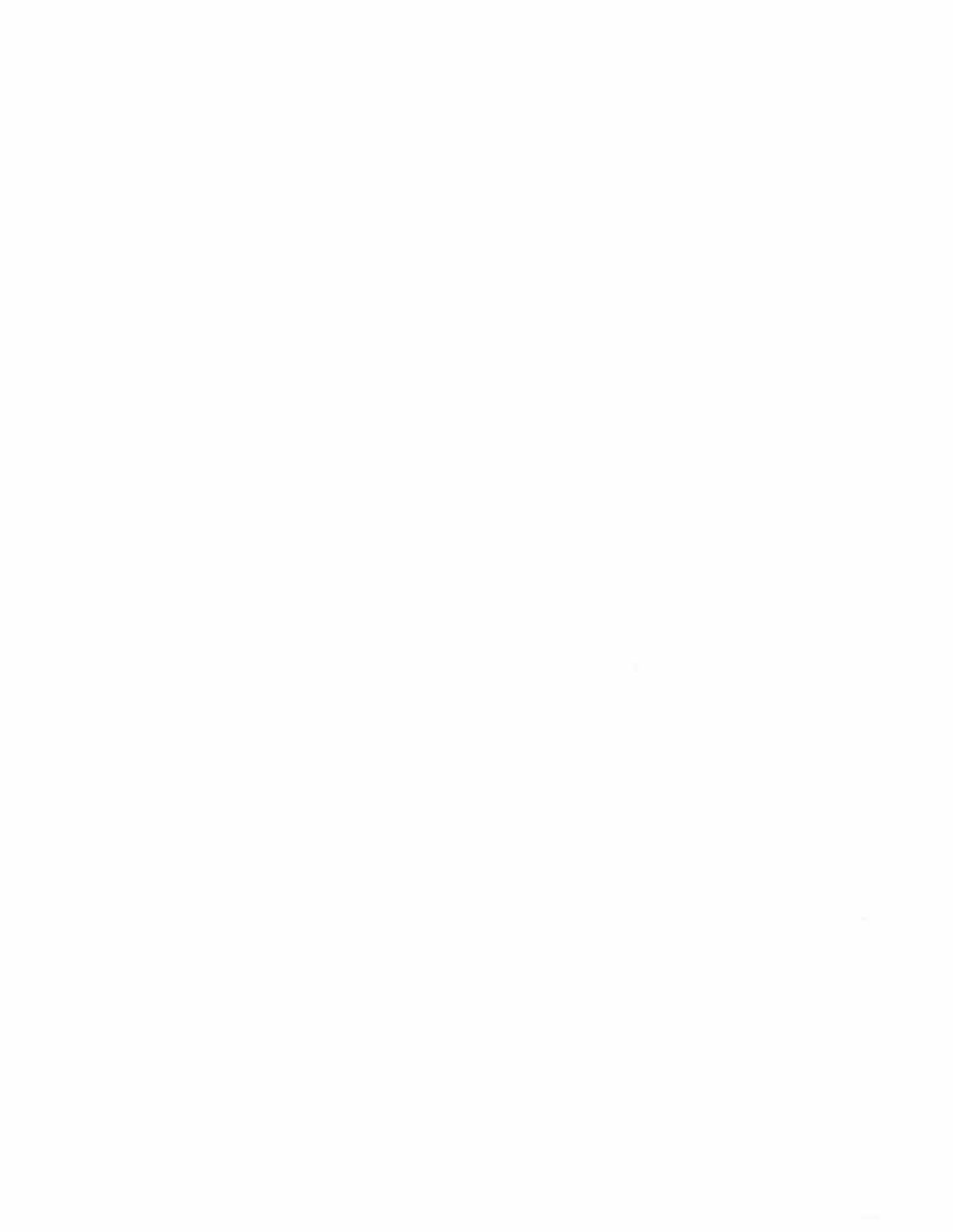Thomas Coward, President Cumberland County

 Amy Fowler, Vice President Waldo County

 Carol Maines, Secretary-Treasurer Knox County





Maine County Commissioners Association 4 Gabriel Drive, Suite 2 Augusta, ME 04330 207-623-4697 www.mainecounties.org

Charles Pray Executive Director

> Lauren Haven Office Manager

# MAINE COUNTY COMMISSIONERS ASSOCIATION **MCCA Board of Directors' Meeting Minutes** MCCA Offices Augusta, August 8, 2018

j

#### **I. Call to Order, Introductions, Attendance and Pledge of Allegiance**

President Thomas Coward called the meeting to order at approximately 10:17 a.m. following the MCCA Risk Pool meeting. Attendees recited the Pledge of Allegiance and all present introduced themselves.

DIRECTORS PRESENT: *Aroostook* – Comm. Norman Fournier; *Cumberland* – Comm. Thomas Coward; *Hancock* – Admin Scott Adkins proxy for Comm. Percy Brown; *Kennebec* – Admin. Bob Devlin proxy for Comm. George Jabar; *Knox* – Comm. Carol Maines; *Lincoln* – Comm. William Blodgett; *Oxford* – Interim Admin. Tom Winsor proxy for Comm. Steven Merrill; *Penobscot* – Comm. Peter Baldacci; *Piscataquis* – Comm. James Annis; *Somerset* – Admin. Dawn DiBlasi proxy for Comm. Newell Graf; *Waldo* – Comm. Amy Fowler.

OTHERS PRESENT: *Cumberland* – Comm. Steve Gorden; *Lincoln* – Admin. Carrie Kipfer; *MACCAM –* Bill Collins; and *Oxford –* Interim County Administrator Tom Winsor.

DIRECTORS ABSENT: *Androscoggin* – Comm. Noel Madore; *Kennebec* – Comm. George Jabar; *Hancock* – Comm. Percy Brown; *Oxford* – Comm. Steven Merrill; *Sagadahoc* – Comm. Charles Crosby III; *Somerset* - Comm. Newell Graf; *Washington* – Comm. Chris Gardner; and *York* – Comm. Michael Cote.

STAFF PRESENT: Executive Director Charles Pray, Risk Pool Manager Malcolm Ulmer and Office Manager Lauren Haven.

#### **II. Approval of/Additions to the Agenda**

*Comm. Fowler moved and Comm. Baldacci seconded approving the agenda with no additions. The motion was approved unanimously.*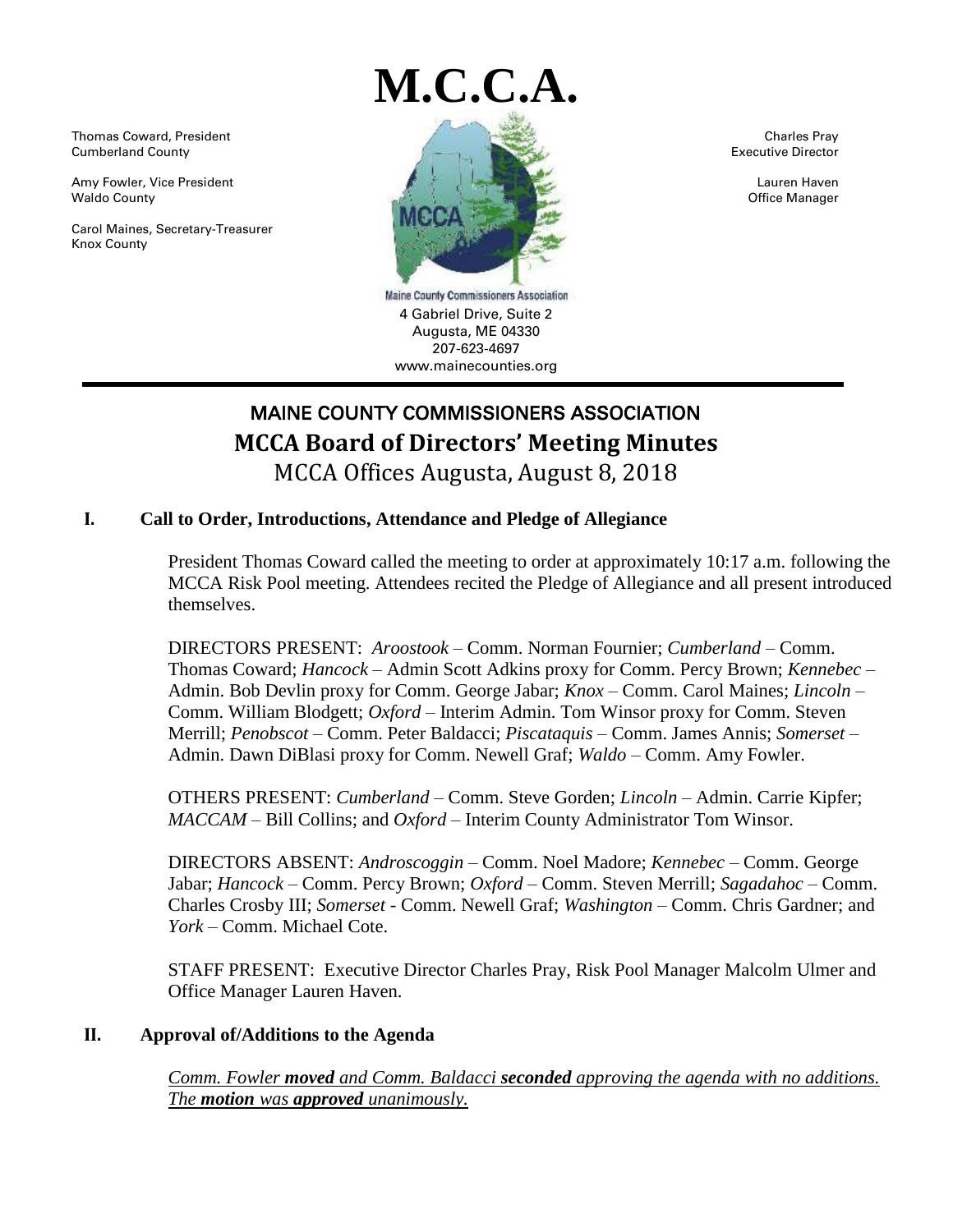#### III. Approval of July 11, 2018 Board of Directors' Meeting Minutes

Comm. Fournier moved to approve the minutes from the Board of Directors' meeting on July 11. 2018 with revisions. Comm. Fowler seconded the motion and it passed unanimously.

#### IV. **Invitation to Join a NACo Steering Committee**

The group reviewed the list of Steering Committees, information about how to join a committee, caucuses which address key county issues and more. Commissioner Baldacci pointed out most meetings are conducted via video conferencing or conference call. It's usually not necessary to travel. President Coward said it looked like all the committees deal with topics which would be interesting to Maine commissioners. He re-appointed Commissioner Baldacci for the Justice  $\&$ Public Safety Committee. MCCA staff will submit the completed form.

#### $V_{\ast}$ **Reports**

#### A. Executive Director and Legislative Report

Executive Director Charles Pray presented his report with updates on various topics. The group discussed items on his report. We are waiting for the Legislature to adjourn which will mark the beginning of the 90 days after which the law will be effective. Two notable items pending are tax conformity and the election fund. All agreed the jail money allocated to counties will need to be released as soon as possible. Penobscot for one, needed to open a line of credit to stay afloat which means borrowed funds will need to be paid back with interest. This conversation led to the coming election and potentially drafting a legislative package with MACCAM.

#### **B. Financial Reports**

Office Manager Lauren Haven presented the July financial reports. She mentioned the receipt payments from vendors and attendees registering for the convention. More payments are expected as we get closer to the event. The only concerns were related to the convention. It's unlikely we will meet the vendor income as projected in the budget. We acquired at least two new vendors participating this year, but we have lost at least that many. She and the Convention Planning Committee will continue to try to get a few more vendors, sponsors and/or exhibitors. Ms. Haven invited questions about the reports. Hearing none, *Comm. Fowler moved and Admin.* Dawn DiBlasi seconded approving the financial reports. The motion was passed with no opposition.

#### **C.** Association Reports

MACCAM: Penobscot Admin. Bill Collins stated the association cancelled their last scheduled meeting. All counties have submitted their numbers for the wage survey being formulated by Laurie Bouchard. They hope to have this before the convention.

#### **D. Annual Convention Report**

Office Manager Lauren Haven reported the Convention Planning Committee met on July 27<sup>th</sup> at the MCCA offices in Augusta. The committee finalized the list of educational sessions and had worked diligently to provide applicable topics for every county group. Attendee registration opened July 20<sup>th</sup> and completed forms had begun to come in through mail and the MCCA website. She referred to the registration paperwork in the agenda packet. The Committee was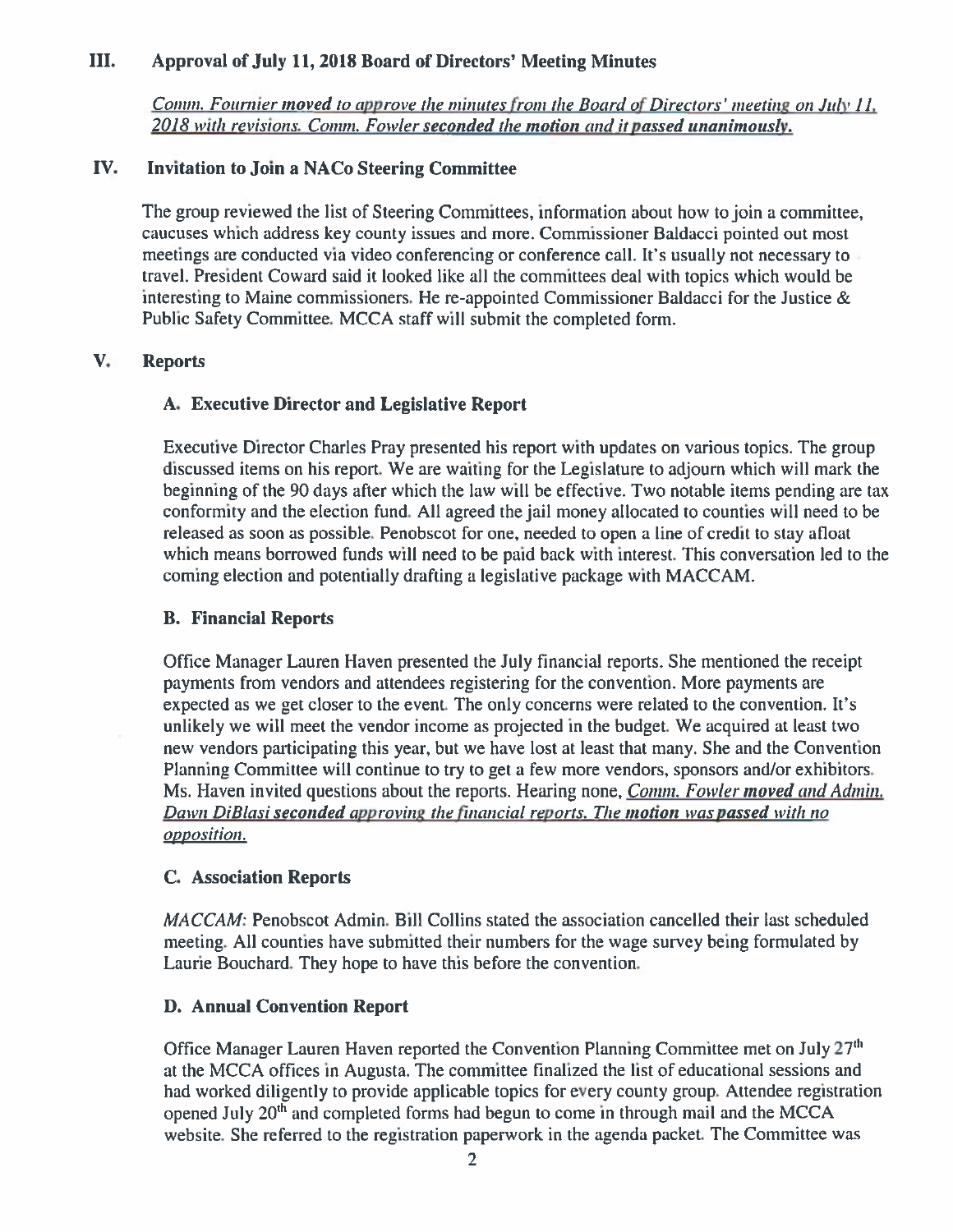scheduled to meet next on August  $17<sup>th</sup>$  at the MCCA offices. They planned to choose a program cover design among other tasks. More details were captured in the meeting minutes enclosed in the agenda packet.

#### E. NACo Report

Comm. Baldacci reported he and Comm. Fowler recently attended the annual NACo conference in Nashville, TN. He took part in the Justice  $\&$  Public Safety Steering Committee meetings, was involved with making resolutions to Congress, and more. Comm. Fowler participated in a wide variety of informative meetings, trainings and discussions, taking advantage of networking opportunities throughout the event with representatives from counties across the United States. There were discussions about jail issues, particularly regarding mental illness. One goal which will likely lower the number of mentally ill in county jails, is to stabilize at risk people by helping them find housing along with connecting them with counseling services. They also talked about setting up a system to partner with health care providers to triage people who might be better served by being admitted into a rehabilitation program. Other topics included successful PILT funding, and cyber security services as a NACo member benefit.

NACo will be offering a Higher Performance Leadership Academy, which will be a 12-week online program, designed to enable frontline county staff to achieve their fullest potential, making them smarter, more effective leaders. NACo will pay \$1,000 of the \$1,995 fee for the first employee from each county. Any county with multiple participants will receive a discount. The academy gives managers the tools they need to accomplish their goals faster, build collaboration across departments and foster positive cultures within their teams. Covering topics such as leadership, organization, collaboration, communication and delivery, the curriculum addresses the whole solution of competencies needed to close the leadership skills gap at the frontline. Additionally, and importantly, the academy is designed to be non-disruptive to frontline leaders' busy schedules. It requires just a few hours of time each week, and there's no travel away from the county required. The first sessions begin September 17. Subsequent sessions will begin in January 2019.

Comm. Fowler commented counties in other states have a huge presence and are considered an authority in many areas. It's important for Maine counties to become a more prominent, "go to" for information and statistics in the state, improving our overall reputation and public image.

F. Strategic Plan Review Committee

Executive Director Charles Pray said the committee has been collaborating to refocus the existing plan, eliminate old target dates and make the document more concise. They expect to combine ideas from committee members and have a draft for consideration at the September or October Board of Directors' meeting.

#### **XIII.** Other Business

Comm. Fowler mentioned the MCCA might work on drafting legislation to require new employers to pay a percentage of the cost of employee training completed while working for the previous employer. Training is very costly and if employees move on shortly after completing their training, those dollars are lost unless reimbursed by the next employer. The group discussed coming up with the estimated cost including time spent to quantify the value.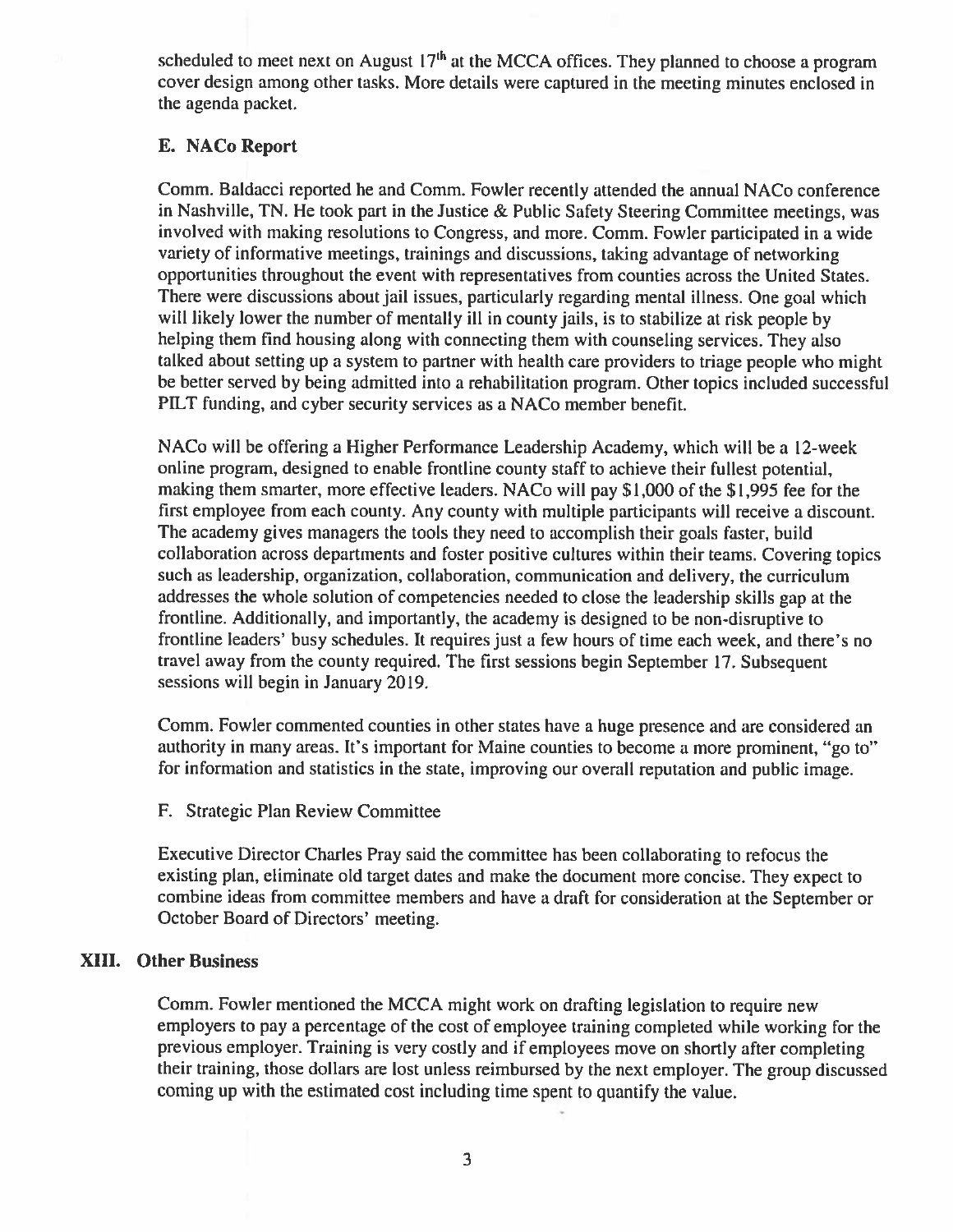Administrator Bill Collins said more cell phones are being used for 911 calls increasing pressure for funding as a result. Comm. Gorden said there should be a small 911 fee on cell phone bills. Penobscot is using a new software for dispatch and has an interim director. The conversation turned to hiring and interviewing candidates.

Lauren Haven reported MCCA was notified Noel Madore was named as the replacement on the MCCA Board for Androscoggin Comm. Zachary Maher who resigned to accept a position Town Manager for Mechanic Falls.

#### **Adjournment** XIV.

President Thomas Coward invited a motion to adjourn at approximately 11:40 a.m. Comm. Fowler made the motion seconded by Comm. Baldacci, and the motion was unanimously *approved*. The group adjourned to lunch.

Respectfully submitted,

MCCA Office Manager, Lauren Haven

Attested:

MCCA Secretary-Treasurer, Carol Maines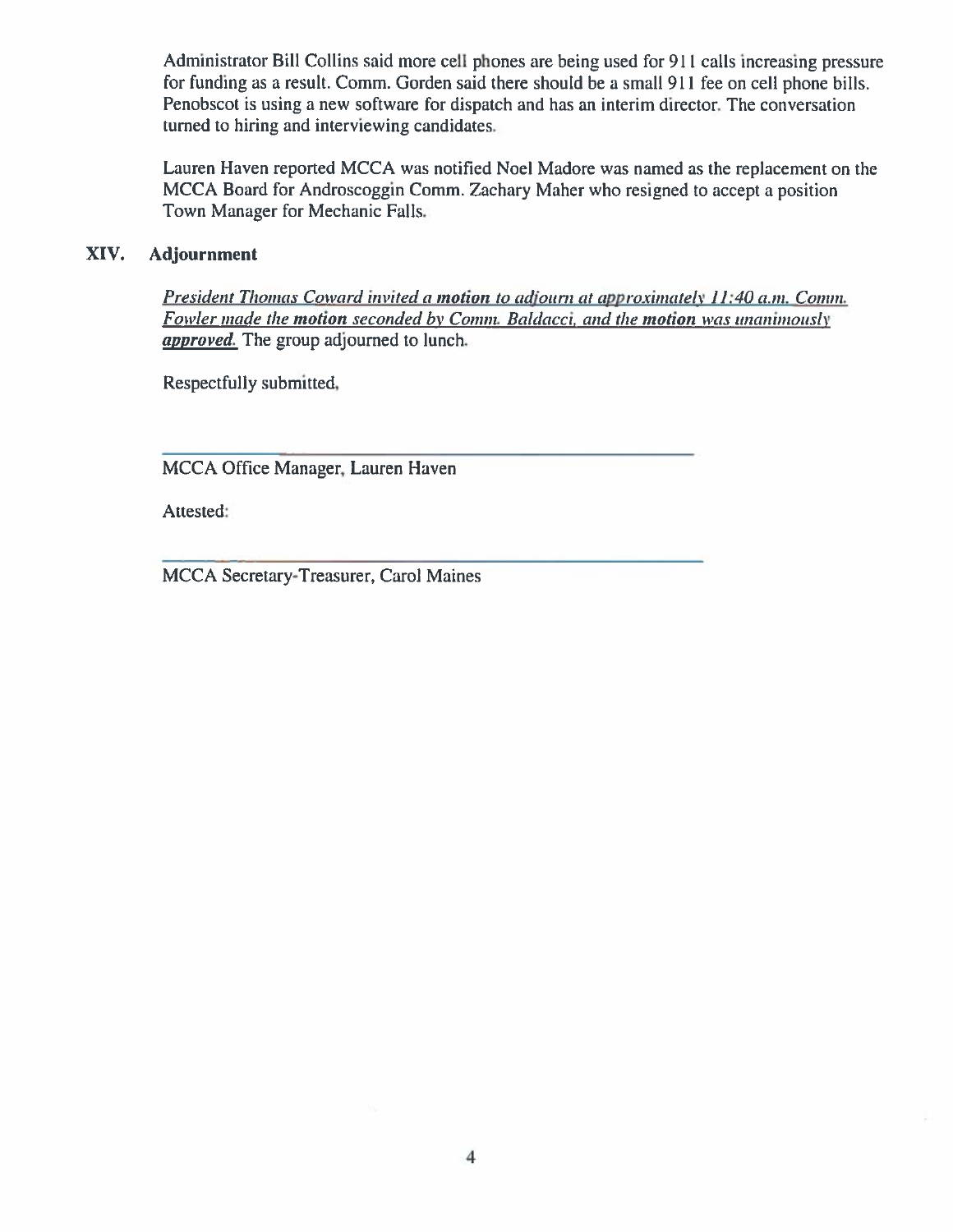**Thomas Coward, President Cumberland County** 

Amy Fowler, Vice President **Waldo County** 

Carol Maines, Secretary-Treasurer **Knox County** 



4 Gabriel Drive, Suite 2 Augusta, ME 04330 207-623-4697 www.mainecounties.org

**Charles Prav Executive Director** 

> Lauren Haven **Office Manager**

## **MAINE COUNTY COMMISSIONERS ASSOCIATION**

**Executive Director's Report** September 14, 2018

#### **Legislative Report:**

Session End: The official end to the 128<sup>th</sup> Legislative Second Special Session was vesterday, September 13, 2018, when the Legislature adjourned sine die. Pursuant to the State Constitution, all laws enacted without a specific enactment date laws become effective ninety days after final adjournment, will be December 12, of this year as the effective date of those laws enacted in the Second Special Session of the 128<sup>th</sup> Legislature.

This will release the remaining \$6.1 million, \$3 million allocated to the State formula and \$2.7 million to the Counties, as directed by statute, to those Counties who expressed projected shortfalls, with an additional \$230,000 reserve fund for any additional unforeseen Jail funding shortfalls. It needs to be noted, the legislature prescribed no guidelines or directives as to how these reserved funds should be allocated or distributed. I was advised to wait until the stature became law before approaching a conversation with the Administration, even to await the incoming Administration. I have advised career individuals in State government we are available to discuss establishing appropriate responsible criteria to define such a situation and distributions.

#### **Director's Report**

Jail Funding: As previously reported, as enacted and signed the 128<sup>th</sup> provided \$18.3 million, or roughly 20.22% of the operation costs of operating our fifteen facilities and related programs which, as projected, will run at just \$394 under \$90.5 million.

With that understood, we accomplished receiving a State allocation providing the County Jails an appropriation of \$18.3 million. To put this in perspective, of a State-wide projected total operating budget of all fifteen jails of \$90,449,604, we achieved a breakdown of a 79.78% County / 20.22% State cost share ratio. For the biennium, the additional \$9.1 million represents a 37.3% increase in State revenues from what the Administration had proposed in the initial budget presented to the Legislature in 2017. A focused teamwork did this, working together as an organization.

#### Jail Funding and More: The 129<sup>th</sup> Legislative Version:

Elections are in 52 days. A new legislature and Governor will take office in December, on the 5<sup>th</sup> of that month, in 81 days for Legislators and a new Governor in 109 days, on January 2<sup>nd</sup>. A number of the individuals we dealt with this year will be gone, a fair number of Legislators will be new, a number of Committee members will have changed. House Floor Leadership, Majority and Minority will all be new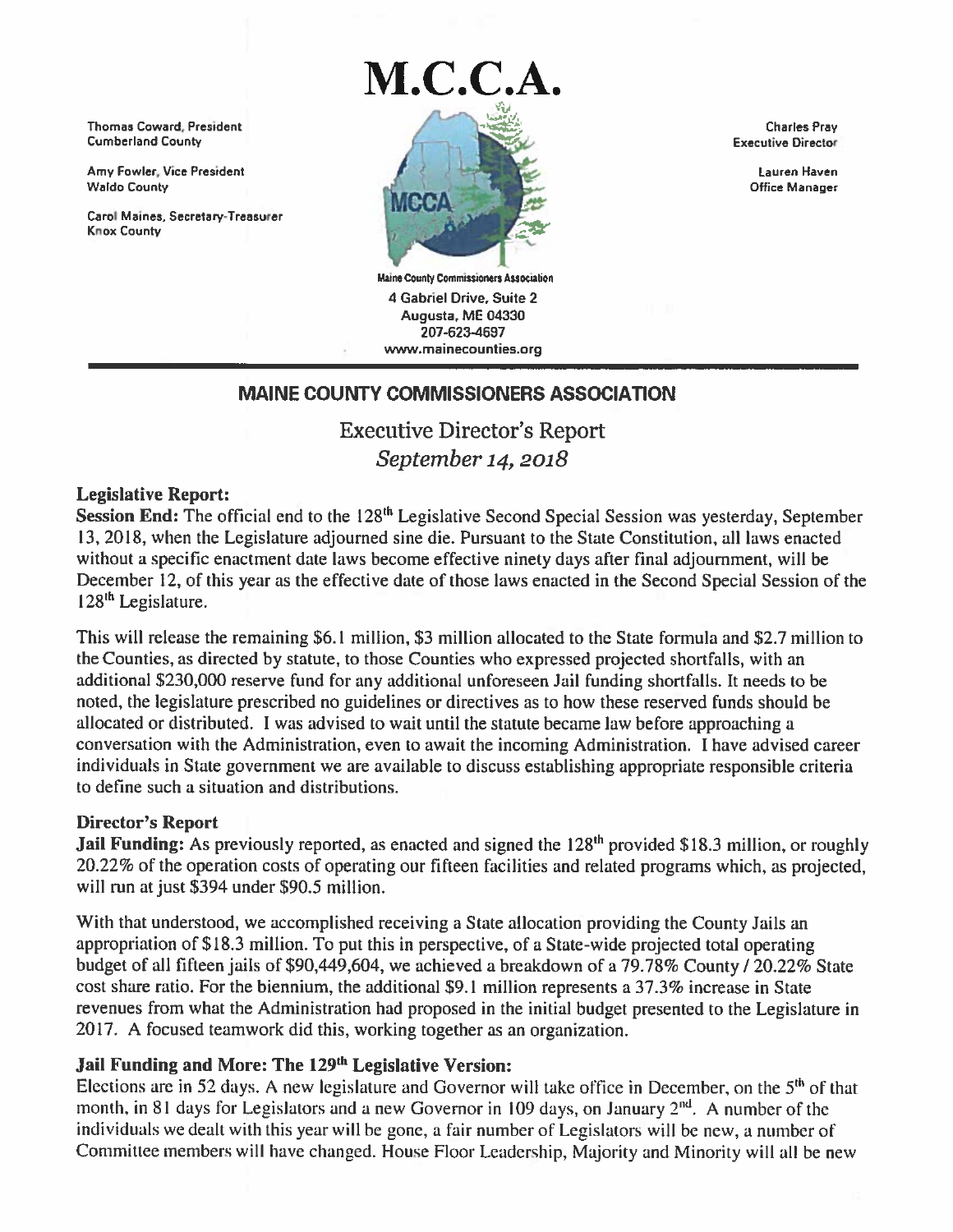to their leadership positions with only the Speaker most likely remaining. In the State Senate, the Republican leadership's top two will be gone, control yet to be determined, both Democratic leaders returning and if a change in control happens an addition member of Leadership and committee changes. This creates a cascade of committee assignments and makeup, all which will determine actions we will need to undertake in a superficial way to address our needs.

#### Our main tasks remain to educate legislators to the role and services County government provides to their - and our - joint constituencies.

We need to be non-partisan and bi-partisan in our efforts, to continue to provide the services to our citizens. On budget items, the goal is always to achieve the two-third vote of each chamber to assure emergency enactment to allow a smooth continuing operation of services.

#### **Maine Sheriffs Association**

The Maine Sheriffs Association and the MCCA/MACCAM meeting to discuss a pro-active effort in approaching the incoming legislature I hope will be October  $10<sup>th</sup>$  at our next monthly meeting. This last session showed if we are in collective agreement we do well, we do very well.

#### **Maine Department of Corrections**

Ryan Andersen, Manager of Correctional Operations, inquired if there is interest of Commissioners, officers and officials of a workshop on the Jail Inspection Process expressing the value in the sense of a better understanding and understanding with jails being Counties' largest budget line item, (see attached for MDOC's slide show used for the workshop)

#### **Maine National Alliance on Mental Illness**

The Maine National Alliance on Mental Illness (NAMI) Executive Director Jenna Mehnert, has reached out to Sheriff Joyce and us to discuss organizing a forum on mental illness and incarceration. Mehnert would like to include families, peers, County Commissioners, Sheriffs and Legislators in this forum.

#### White House Office of Intergovernmental Affairs Invitation

Associate Director Brittany Carter, via an email, inquired if Maine County Commissioners would like a White House Briefing offering October 16<sup>th</sup> as a date. The White House is offering a briefing to each of the States, at least one White House briefing by the fall of 2020. The invitation are for Commissioners and includes a guest. This includes a White House tour at 10:30 a.m. and a briefing from 1:00 p.m. to 4:00 p.m. (see attached sheet of Virginia's County's Association's July briefing for an idea of the briefing)

#### **Muskie School of Public Service**

Director Firooza Pavri, is still in India dealing with a family illness I believe. I had hope she would have been available to address in ways the Muskie School and the MCCA could work together on educational issues both internally to us as an organization and in an outreach to our pre post-secondary educational systems. We will continue this endeavor.

#### **Maine Municipal Association:**

The MMA Annual Conference is scheduled for October 3<sup>rd</sup> and 4<sup>th</sup>, a Wednesday and Thursday, Lauren and I will attend and we will continue to reach out to their officers and staff.

A Reminder of the Gubernatorial Forum: Alan Caron, Maine Treasurer Terry Hayes and Maine Attorney General Janet Mills are participation in our forum. Please attend. Shawn Moody campaign notified us Mr. Moody would not be participating.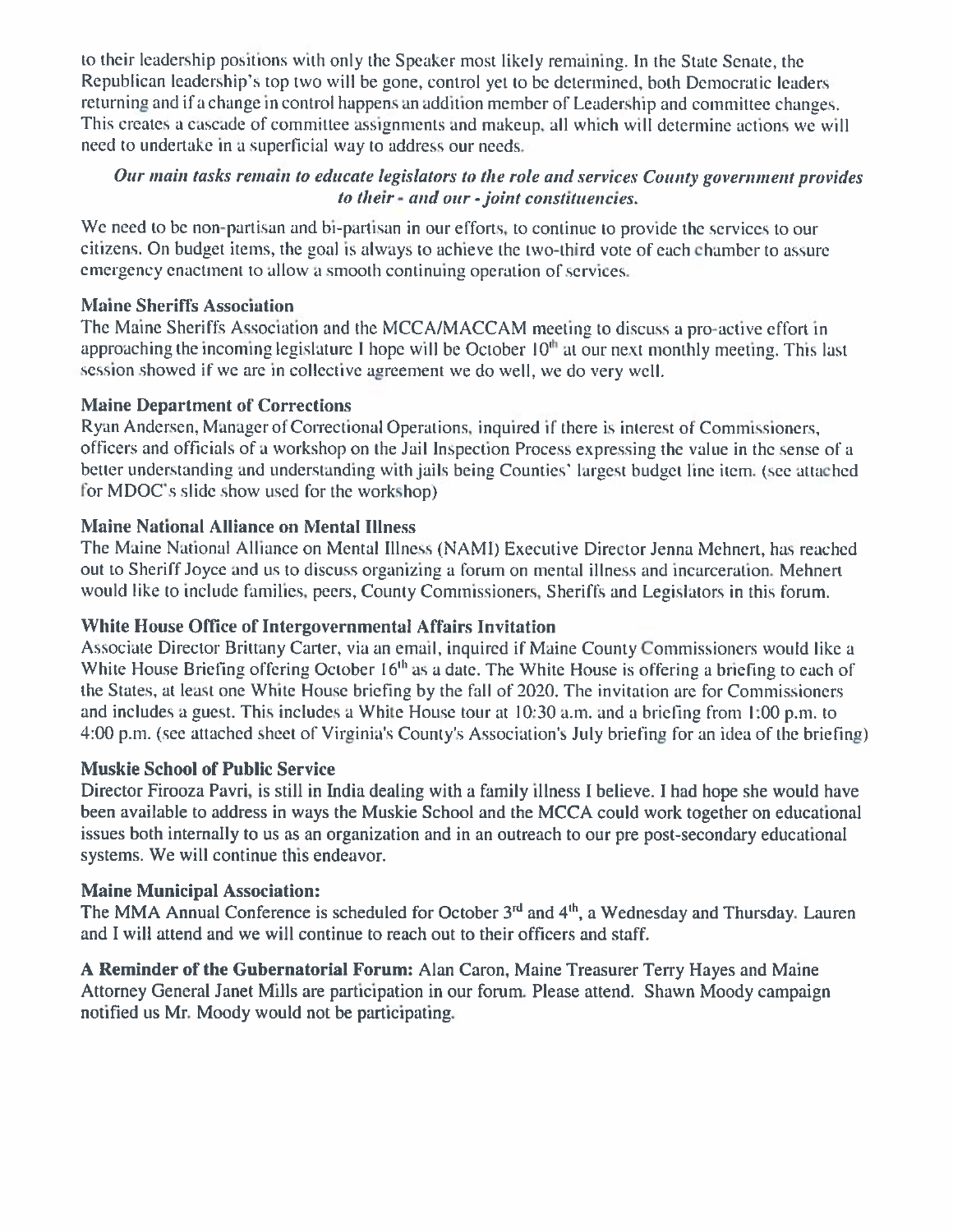# **MAINE COUNTY COMMISSIONERS ASSOCIATION August 2018 Financial Report**

Attached please find the financial reports for the month of August 2018. The Balance Sheet shows total assets and liabilities at \$151,452.52. This amount includes \$31,850 from the money market account for MainePERS employer contributions.

Debits to the bank account in August totaled \$20,731.35, and receipts of \$26,513.91 were credited to the account. Most of the deposits were from registrations, exhibitors, advertisers and sponsorships received for the convention. The general fund checking account balance as of September  $3<sup>rd</sup>$  was \$112,498.24 as some transactions had not yet cleared. With about 66% of the year elapsed, approximately 72% of the \$250,446 budgeted revenue has been received. On the expenditure side, \$24,103 was expended in August, and \$143,954 or 57% had been expended year-to-date.

Additional details of financial transactions appear in the Profit & Loss Budget vs. Actual, Transaction Detail, Expenses by Vendor, and Profit & Loss Previous Year Comparison reports. There are no financial concerns to note.

Please don't hesitate to let me know if you have any questions or would like to see anything presented differently in the financial reports.

Respectfully submitted,

Kuren Ham

Lauren Haven Office Manager

Accepted by:

Date: September 14, 2018

Charles Pray, Executive Director

Thomas Coward, President

Amy Fowler, Vice-President

Carol Maines, Secretary-Treasurer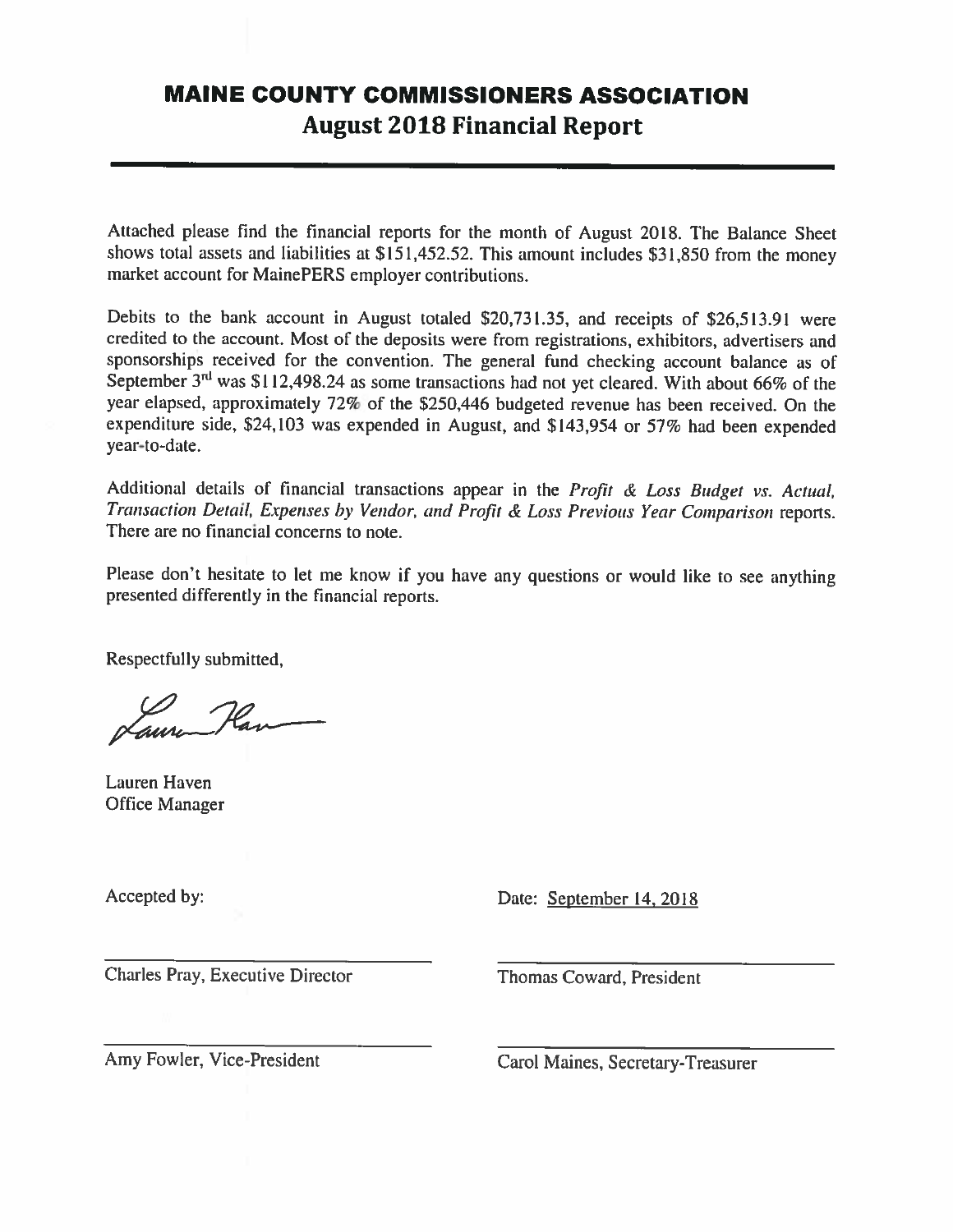$\sim 100$   $\mu$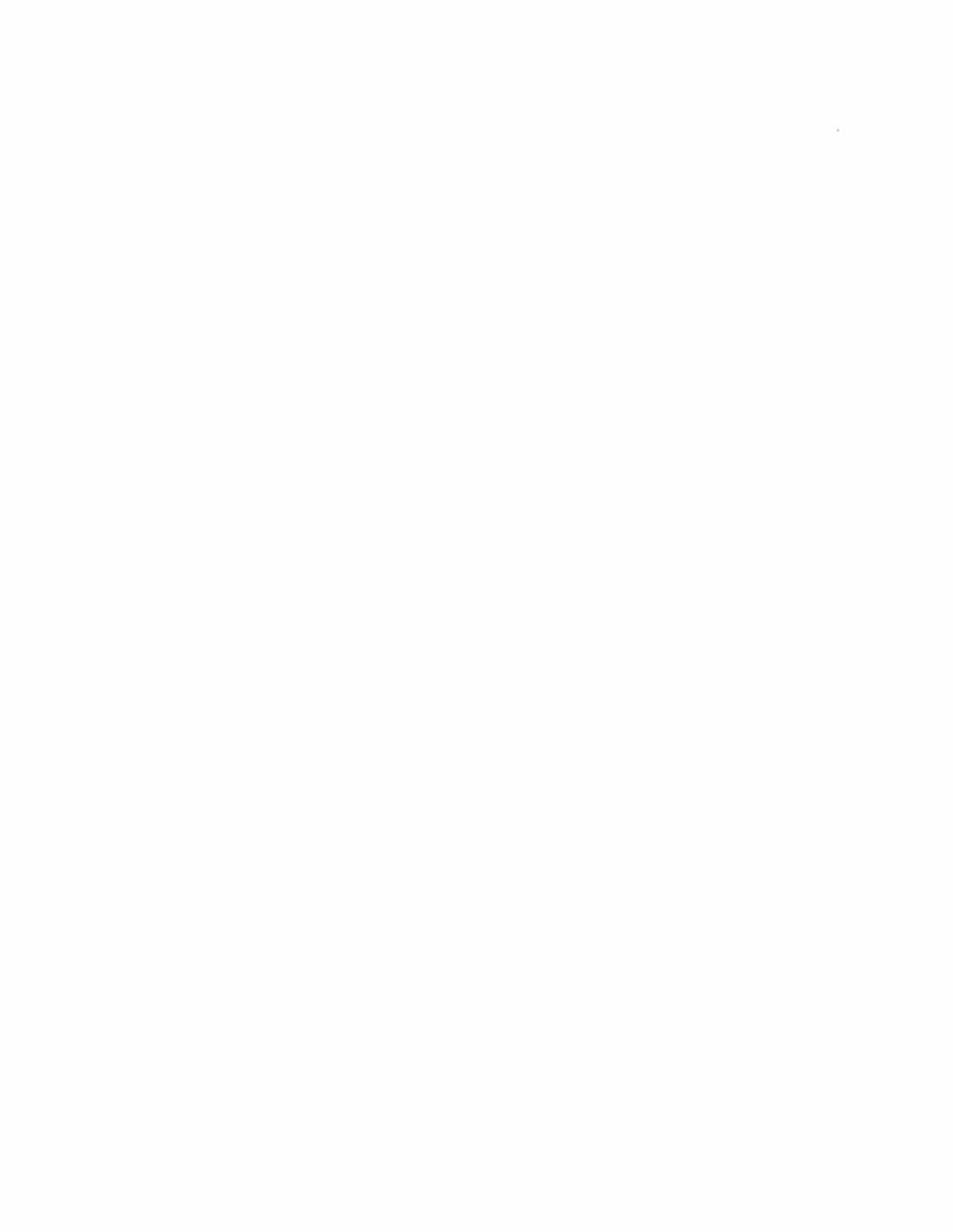## **Maine County Commissioners Association Reconciliation Summary**

Money Market Account, Period Ending 08/19/18

|                                      | <b>August</b><br>2018 |
|--------------------------------------|-----------------------|
| <b>Beginning Balance</b>             | 31,845.13             |
| <b>Cleared Transactions</b>          |                       |
| <b>Deposits and Credits - 1 item</b> | 5.58                  |
|                                      |                       |
| <b>Total Cleared Transactions</b>    | 5.58                  |
| <b>Cleared Balance</b>               | 31,850.71             |
| Register Balance as of 08/19/18      | 31,850.71             |
| <b>Ending Balance</b>                | 31.850.71             |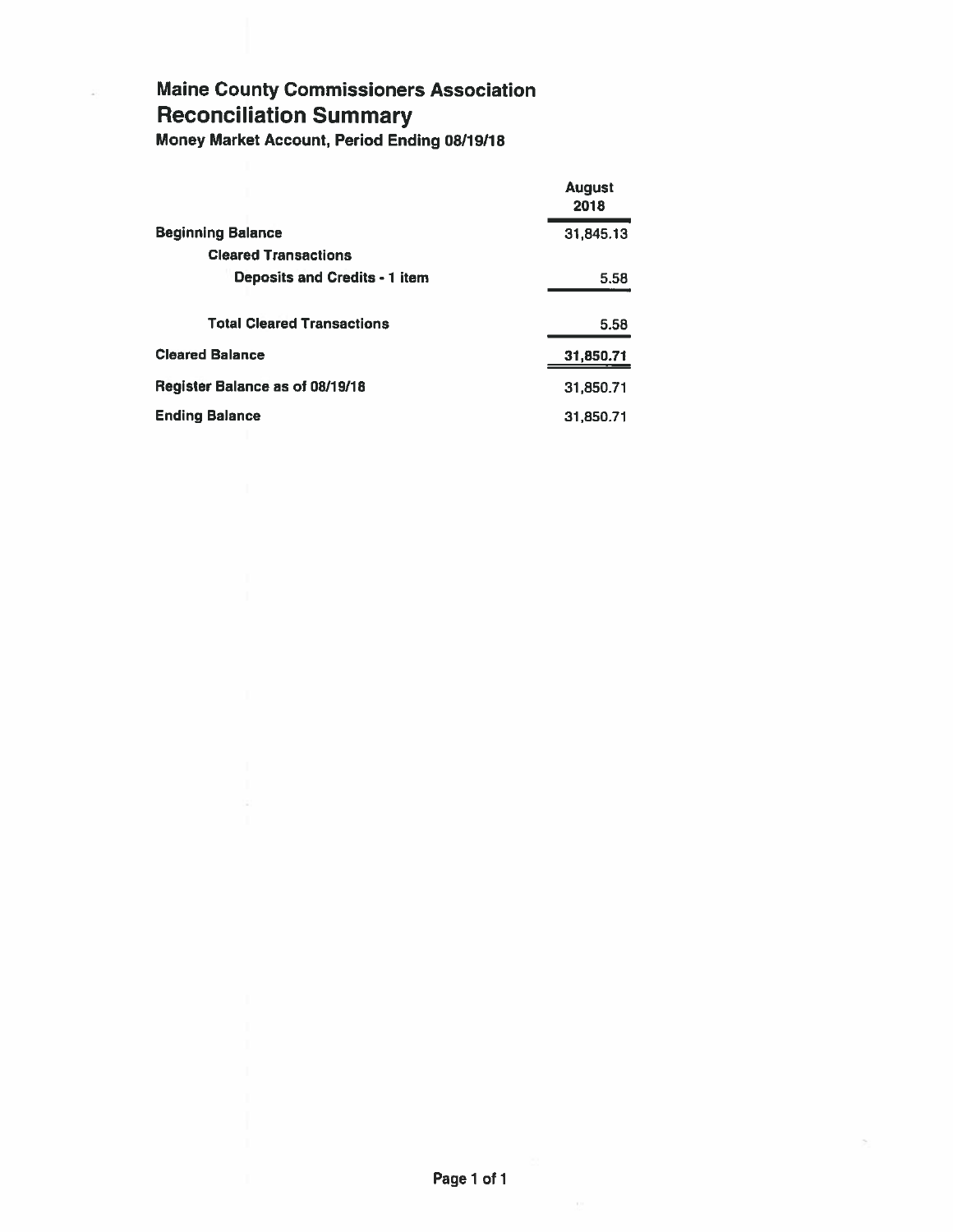$\frac{1}{1+\Delta^2} \sum_{i=1}^n \frac{1}{1+\Delta^2} \sum_{i=1}^n \frac{1}{1+\Delta^2} \sum_{i=1}^n \frac{1}{1+\Delta^2} \sum_{i=1}^n \frac{1}{1+\Delta^2} \sum_{i=1}^n \frac{1}{1+\Delta^2} \sum_{i=1}^n \frac{1}{1+\Delta^2} \sum_{i=1}^n \frac{1}{1+\Delta^2} \sum_{i=1}^n \frac{1}{1+\Delta^2} \sum_{i=1}^n \frac{1}{1+\Delta^2} \sum_{i=1}^n \frac{1}{1+\Delta^2} \sum_{i=1}^n$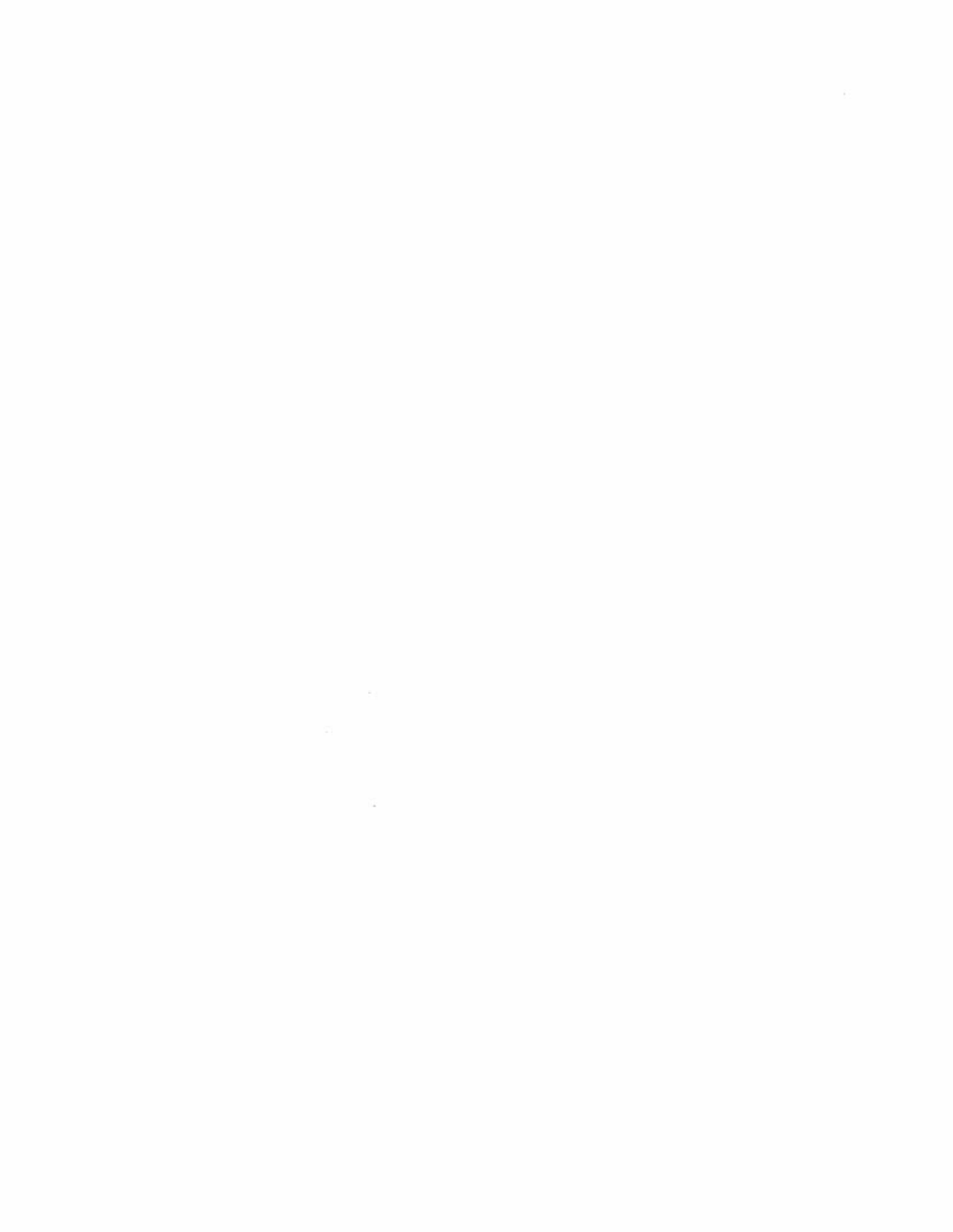# **Maine County Commissioners Association Reconciliation Summary**

MCCA Checking-Savings Bank, Period Ending 09/03/18

| moon oncening ouvings bank, I chou Ending varou to | <b>August</b><br>2018 |
|----------------------------------------------------|-----------------------|
| <b>Beginning Balance</b>                           | 117,243.51            |
| <b>Cleared Transactions</b>                        |                       |
| <b>Checks and Payments - 15 items</b>              | $-20,731.35$          |
| <b>Deposits and Credits - 23 items</b>             | 26,513.91             |
| <b>Total Cleared Transactions</b>                  | 5,782.56              |
| <b>Cleared Balance</b>                             | 123,026.07            |
| <b>Uncleared Transactions</b>                      |                       |
| <b>Checks and Payments - 9 items</b>               | $-10,527.83$          |
| <b>Total Uncleared Transactions</b>                | $-10,527.83$          |
| Register Balance as of 09/03/18                    | 112,498.24            |
| <b>New Transactions</b>                            |                       |
| <b>Deposits and Credits - 1 item</b>               | 1,500.00              |
| <b>Total New Transactions</b>                      | 1,500.00              |
| <b>Ending Balance</b>                              | 113,998.24            |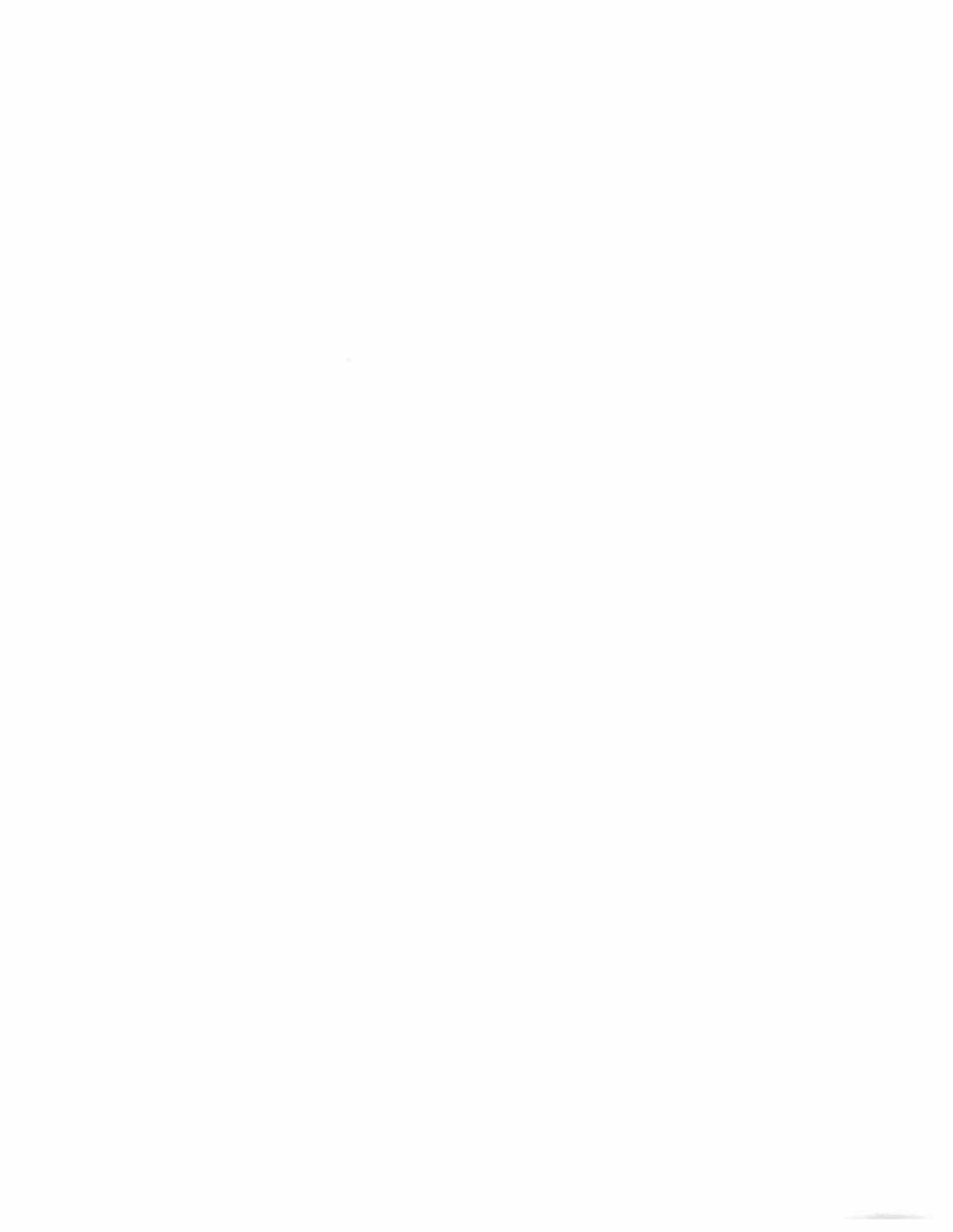# **Maine County Commissioners Association Reconciliation Detail**

## MCCA Checking-Savings Bank, Period Ending 09/03/18

|                                        | Date     | <b>Num</b> | <b>Name</b>                       | <b>Amount</b> | <b>Balance</b> |
|----------------------------------------|----------|------------|-----------------------------------|---------------|----------------|
| <b>Beginning Balance</b>               |          |            |                                   |               | 117,243.51     |
| <b>Cleared Transactions</b>            |          |            |                                   |               |                |
| <b>Checks and Payments - 15 items</b>  |          |            |                                   |               |                |
|                                        |          | 7/25 3927  | <b>Penobscot County Treasurer</b> | $-2,664.74$   | $-2,664.74$    |
|                                        |          | 7/25 3928  | Maine Farm Bureau                 | $-1,497.14$   | $-4,161.88$    |
|                                        | 8/3      | EFT.       | <b>Bangor Payroll</b>             | $-2,417.61$   | $-6,579.49$    |
|                                        | 8/9      | 3930       | <b>MainePERS</b>                  | $-713.10$     | $-7,292.59$    |
|                                        | 8/9      | 3932       | <b>Country Cafe Catering</b>      | $-275.00$     | $-7,567.59$    |
|                                        | 8/9      | <b>EFT</b> | Spectrum Business/TWC             | $-168.77$     | $-7,736.36$    |
|                                        | 8/9      | 3933       | Haven, Lauren                     | $-150.03$     | $-7,886.39$    |
|                                        | 8/9      | 3931       | <b>Capitol Computers</b>          | $-125.00$     | $-8,011.39$    |
|                                        | 8/10 EFT |            | <b>Bangor Payroll</b>             | $-2,417.61$   | $-10,429.00$   |
|                                        | 8/17 EFT |            | <b>Bangor Payroll</b>             | $-2,417.61$   | $-12,846.61$   |
|                                        | 8/24 EFT |            | <b>Bangor Payroll</b>             | $-2,417.61$   | $-15,264.22$   |
|                                        |          | 8/29 3939  | 2018 Convention of Maine Counties | $-574.00$     | $-15,838.22$   |
|                                        |          | 8/29 3936  | Fowler, Amy_                      | $-258.35$     | $-16,096.57$   |
|                                        | 8/29 EFT |            | <b>Liberty Mutual Insurance</b>   | $-56.87$      | $-16, 153.44$  |
|                                        | 8/31 EFT |            | <b>Bangor Payroll</b>             | $-4,577.91$   | $-20,731.35$   |
|                                        |          |            |                                   |               |                |
| <b>Total Checks and Payments</b>       |          |            |                                   | $-20,731.35$  | $-20,731.35$   |
| <b>Deposits and Credits - 23 items</b> |          |            |                                   |               |                |
|                                        | 8/3      |            | Square                            | 384.28        | 384.28         |
|                                        | 8/7      |            | <b>US Communities</b>             | 109.95        | 494.23         |
|                                        | 8/8      |            |                                   | 3,852.00      | 4,346.23       |
|                                        | 8/9      |            | <b>Franklin County</b>            | 322.00        | 4,668.23       |
|                                        | 8/10     |            | Square                            | 164.93        | 4,833.16       |
|                                        | 8/10     |            | Square                            | 450.00        | 5,283.16       |
|                                        |          | 8/13 64561 | SMRT, Inc.                        | 457.50        | 5,740.66       |
|                                        | 8/13     |            |                                   | 1,557.00      | 7,297.66       |
|                                        | 8/14     |            | Square                            | 1,038.49      | 8,336.15       |
|                                        | 8/15     |            |                                   | 165.00        | 8,501.15       |
|                                        | 8/17     |            | Square                            | 925.88        | 9,427.03       |
|                                        | 8/20     |            |                                   | 1,116.00      | 10,543.03      |
|                                        | 8/21     |            |                                   | 398.79        | 10,941.82      |
|                                        | 8/22     |            | Square                            | 2,694.17      | 13,635.99      |
|                                        | 8/23     |            |                                   | 2,309.00      | 15,944.99      |
|                                        | 8/27     |            | Square                            | 1,280.07      | 17,225.06      |
|                                        | 8/28     |            | Square                            | 247.07        | 17,472.13      |
|                                        | 8/28     |            |                                   | 957.50        | 18,429.63      |
|                                        | 8/28     |            |                                   | 4,211.50      | 22,641.13      |
|                                        | 8/31     |            | Square                            | 465.00        | 23,106.13      |
|                                        | 8/31     |            | Square                            | 536.79        | 23,642.92      |
|                                        | 8/31     |            |                                   | 2,865.56      | 26,508.48      |
|                                        | 9/3      |            |                                   | 5.43          | 26,513.91      |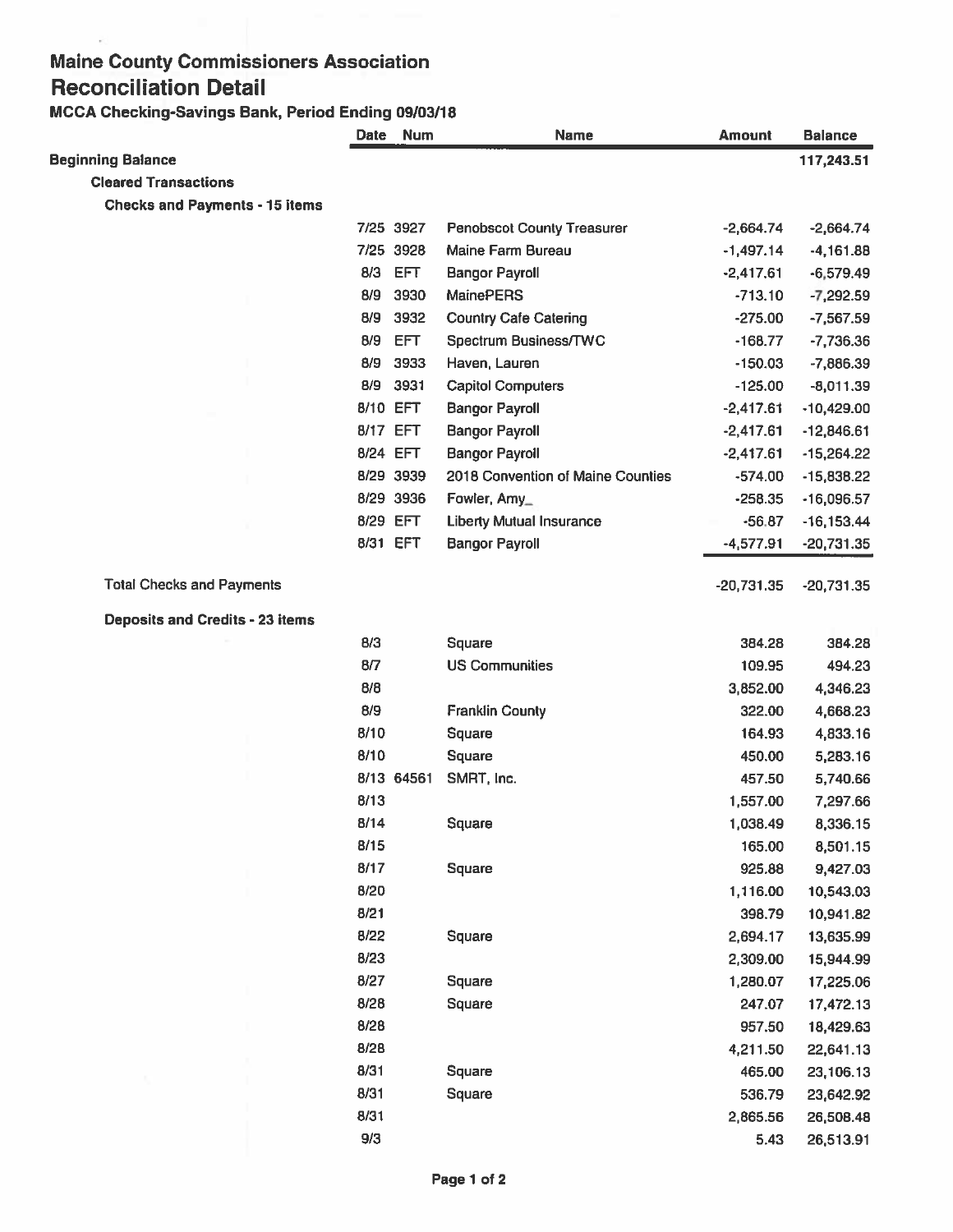|                                      |          | Date Num  | <b>Name</b>              | <b>Amount</b> | <b>Balance</b> |
|--------------------------------------|----------|-----------|--------------------------|---------------|----------------|
| <b>Total Deposits and Credits</b>    |          |           |                          | 26,513,91     | 26,513.91      |
| <b>Total Cleared Transactions</b>    |          |           |                          | 5,782.56      | 5,782.56       |
| <b>Cleared Balance</b>               |          |           |                          | 5,782.56      | 123,026.07     |
| <b>Uncleared Transactions</b>        |          |           |                          |               |                |
| <b>Checks and Payments - 9 items</b> |          |           |                          |               |                |
|                                      |          | 3/27 3896 | Maine Farm Bureau        | $-1,497.17$   | $-1,497.17$    |
|                                      |          | 4/25 3904 | <b>Maine Farm Bureau</b> | $-1,497.17$   | $-2,994.34$    |
|                                      |          | 8/29 3937 | Fun Enterprises, Inc.    | $-2,000.00$   | $-4,994.34$    |
|                                      |          | 8/29 3941 | Maine Farm Bureau        | $-1,497.17$   | $-6,491.51$    |
|                                      | 8/29     | 3940      | <b>Maine Brew Bus</b>    | $-1,450.00$   | $-7,941.51$    |
|                                      |          | 8/29 3935 | Waldo County_            | $-1,080.46$   | $-9,021.97$    |
|                                      |          | 8/29 3934 | Waldo County_            | $-717.06$     | $-9,739,03$    |
|                                      |          | 8/29 3938 | <b>Tina Kelly</b>        | $-500.00$     | $-10,239,03$   |
|                                      | 8/29 EFT |           | <b>US Bank</b>           | $-288.80$     | $-10,527.83$   |
| <b>Total Checks and Payments</b>     |          |           |                          | $-10,527,83$  | $-10,527.83$   |
| <b>Total Uncleared Transactions</b>  |          |           |                          | $-10,527.83$  | $-10,527.83$   |
| Register Balance as of 09/03/18      |          |           |                          | $-4,745.27$   | 112,498.24     |
| <b>New Transactions</b>              |          |           |                          |               |                |
| <b>Deposits and Credits - 1 item</b> |          |           |                          |               |                |
|                                      | 9/4      |           |                          | 1,500.00      | 1,500.00       |
| <b>Total Deposits and Credits</b>    |          |           |                          | 1,500.00      | 1,500.00       |
| <b>Total New Transactions</b>        |          |           |                          | 1,500.00      | 1,500.00       |
| <b>Ending Balance</b>                |          |           |                          | $-3,245.27$   | 113,998.24     |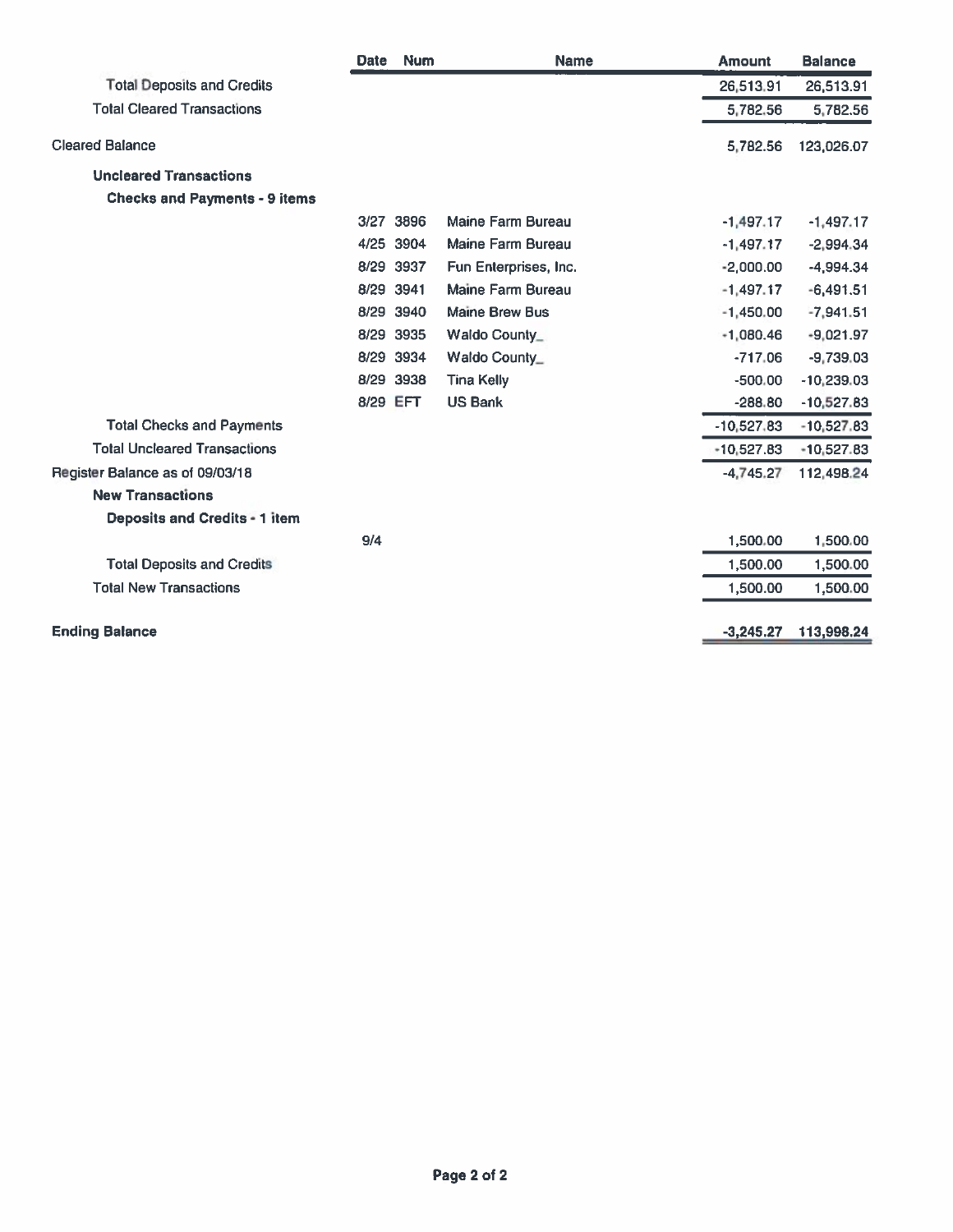# **Maine County Commissioners Association Balance Sheet (accrual)**

As of August 31, 2018

|                                           | August<br>2018 |
|-------------------------------------------|----------------|
| <b>ASSETS</b>                             |                |
| <b>Current Assets</b>                     |                |
| <b>Checking/Savings</b>                   |                |
| <b>MCCA Checking-Savings Bank</b>         | 112,492.81     |
| <b>Money Market Account</b>               | 31,850.71      |
| <b>Petty Cash Account</b>                 | 200.00         |
| <b>Total Checking/Savings</b>             | 144,543.52     |
| <b>Accounts Receivable</b>                |                |
| <b>Receivables</b>                        | 1,497.00       |
| <b>Total Accounts Receivable</b>          | 1,497.00       |
| <b>Total Current Assets</b>               | 146,040.52     |
| <b>Fixed Assets</b>                       |                |
| RLB0019 - Accumulated Depreciation        | $-2,912.00$    |
| RLB0028 · Equipment                       | 6,660.00       |
| RLB0030 Depreciation                      | 1,664.00       |
| <b>Total Fixed Assets</b>                 | 5,412.00       |
| <b>TOTAL ASSETS</b>                       | 151,452.52     |
| <b>LIABILITIES &amp; EQUITY</b>           |                |
| <b>Liabilities</b>                        |                |
| <b>Current Liabilities</b>                |                |
| <b>Accounts Payable</b>                   |                |
| <b>Accounts Payable</b>                   | -725.28        |
| <b>Total Accounts Payable</b>             | $-725.28$      |
| <b>Other Current Liabilities</b>          |                |
| 1000-00 - Employee Health Insurance Contr | 1,043.11       |
| 1001-00 - MainePERS Employee Contribution | 111.79         |
| RLB0032 - Accrued Vacation                | 820.90         |
| <b>Total Other Current Liabilities</b>    | 1,975.80       |
| <b>Total Current Liabilities</b>          | 1,250.52       |
| <b>Total Liabilities</b>                  | 1,250.52       |
| <b>Equity</b>                             |                |
| 3200-00 · Fund Balance to Current Yr Inc. | $-111,452.00$  |
| $3900-00 \cdot$ Earnings                  | 225,271.11     |
| <b>Net Income</b>                         | 36,382.89      |
| <b>Total Equity</b>                       | 150,202.00     |
| <b>TOTAL LIABILITIES &amp; EQUITY</b>     | 151,452.52     |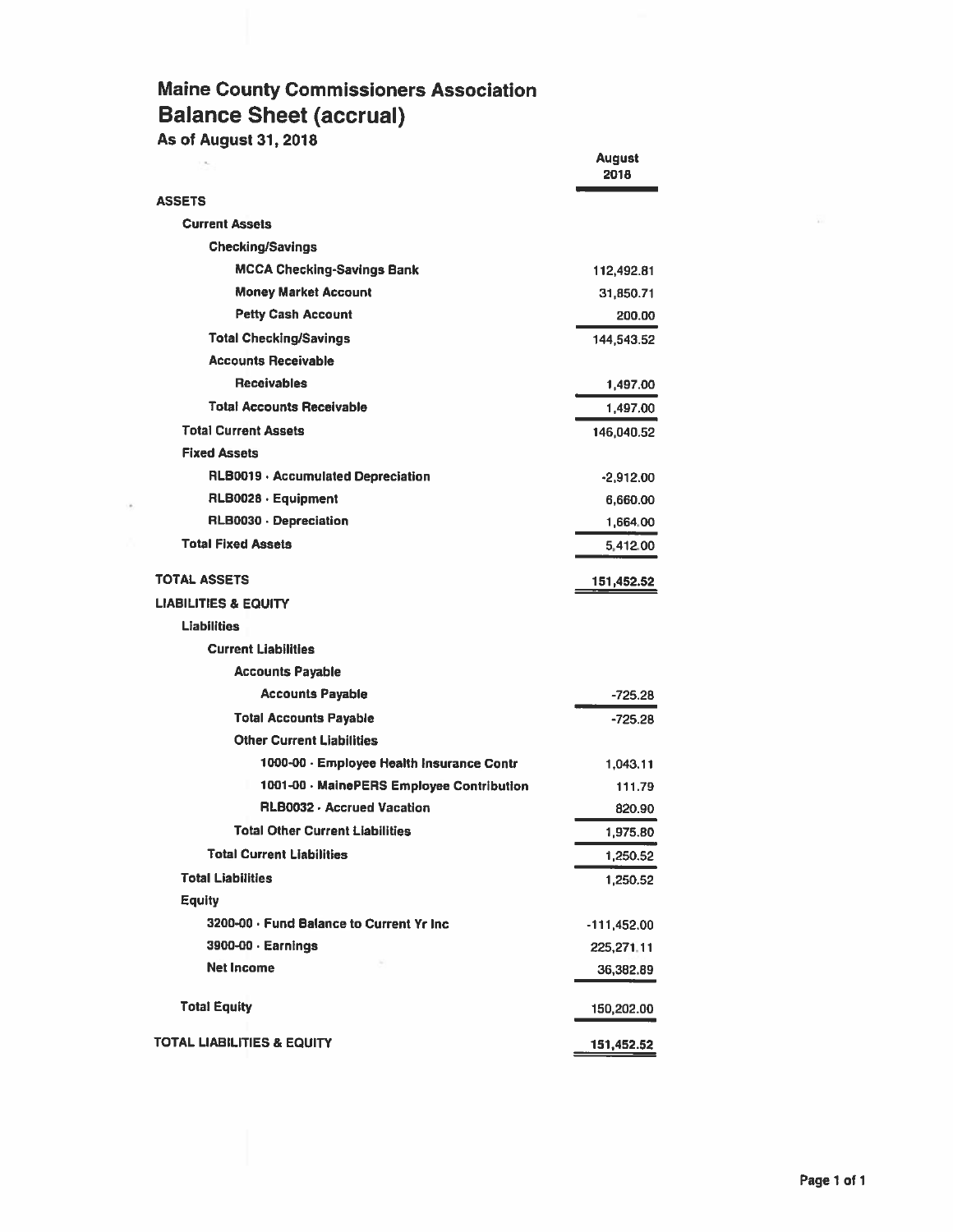$\label{eq:1.1} \frac{\partial f}{\partial t} \, \mathbf{r}$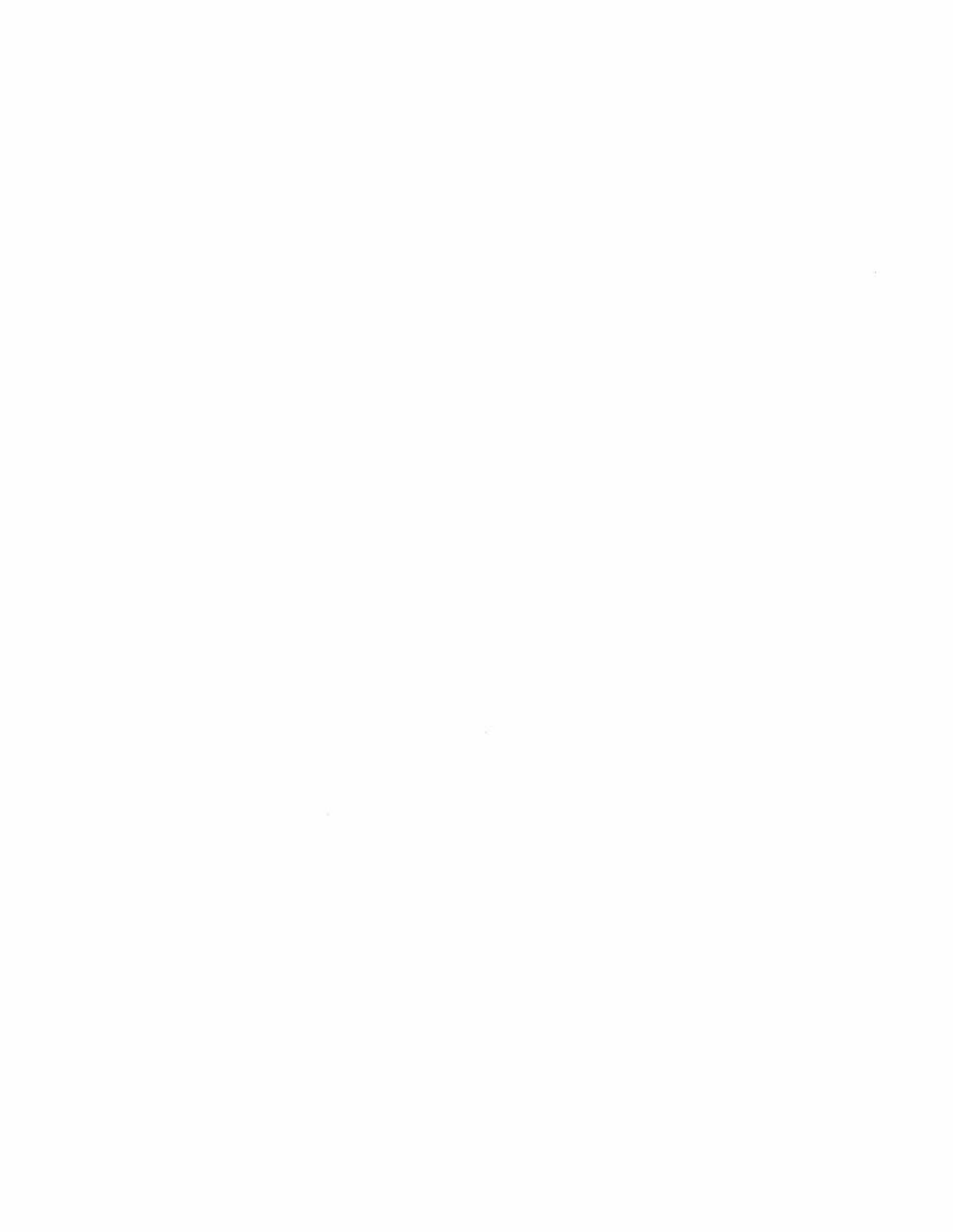# **Maine County Commissioners Association** Profit & Loss Budget vs. Actual

**January through August 2018** 

| <b>Accrual Basis</b>                     | <b>Budget</b> | <b>August</b><br>2018 | 2018<br>Jan-Aug | <b>S</b> Over<br><b>Budget</b> | $%$ of<br><b>Budget</b> |
|------------------------------------------|---------------|-----------------------|-----------------|--------------------------------|-------------------------|
| <b>Income</b>                            |               |                       |                 |                                |                         |
| 4100-00 · Convention Income              |               |                       |                 |                                |                         |
| $4110-00 \cdot$ Plaques                  | 400           |                       |                 | $-400$                         |                         |
| 4120-00 - Registration                   | 22,000        | 19,578                | 21,771          | $-229$                         | 99%                     |
| 4130-00 - Sponsorship                    | 9,000         | 2,100                 | 5,350           | $-3,650$                       | 59%                     |
| 4140-00 · Vendor                         | 11,500        | 3,588                 | 7,652           | $-3,848$                       | 67%                     |
| Total 4100-00 · Convention Income        | 42,900        | 25,266                | 34,773          | $-8,127$                       | 81%                     |
| $4300 - 00 \cdot Dues$                   | 136,935       |                       | 136,935         |                                | 100%                    |
| 4400-00 - Other Income                   | 4,500         | 1,243                 | 8,557           | 4,057                          | 190%                    |
| 4500-00 · NACo Roster                    | 500           |                       |                 | $-500$                         |                         |
| 4600-00 · MCCA Risk Pool Assesssment     | 26,250        |                       |                 | $-26,250$                      |                         |
| 4800-00 - MainePERS Surplus Funds        | 9,431         |                       |                 | $-9,431$                       |                         |
| 4810-00 - Interest Earned                | 100           | 6                     | 72              | $-28$                          | 72%                     |
| 4920-00 · Transfer in from Fund Balance  | 29,830        |                       |                 | $-29,830$                      |                         |
| <b>Total Income</b>                      | 250,446       | 26,515                | 180,337         | $-70,109$                      | 72%                     |
| <b>Gross Profit</b>                      | 250,446       | 26,515                | 180,337         | $-70,109$                      | 72%                     |
| <b>Expense</b>                           |               |                       |                 |                                |                         |
| 5000-00 · Payroll Expenses               |               |                       |                 |                                |                         |
| 5020-00 · Payroll Fees                   | 2,000         | 178                   | 1,262           | $-738$                         | 63%                     |
| 5030-00 - FICA                           | 9,620         | 920                   | 6,431           | $-3,189$                       | 67%                     |
| 5040-00 · MainePERS Contributions        | 9,431         | 713                   | 6,122           | $-3,309$                       | 65%                     |
| 5050-00 · Salary-Office Manager          | 47,951        | 4,611                 | 32,357          | $-15,594$                      | 67%                     |
| 5060-00 · Salary-Executive Director      | 79,040        | 7,600                 | 53,200          | $-25,840$                      | 67%                     |
| Total 5000-00 - Payroll Expenses         | 148,042       | 14,022                | 99,372          | $-48,670$                      | 67%                     |
| $5100-00$ $\cdot$ Insurance              |               |                       |                 |                                |                         |
| 5110-00 · Health Insurance               | 11,300        | 940                   | 7,518           | $-3,782$                       | 67%                     |
| 5120-00 Commercial, Crime, D&O Ins       | 2,054         | 57                    | 1,805           | $-249$                         | 88%                     |
| 5130-00 - Workers Comp                   | 550           |                       | 132             | $-418$                         | 24%                     |
| 5140-00 · Unemployment Comp ins          | 450           |                       | 507             | 57                             | 113%                    |
| Total 5100-00 · Insurance                | 14,354        | 997                   | 9,962           | $-4,392$                       | 69%                     |
| 6010-00 - Prof. Services                 |               |                       |                 |                                |                         |
| 6012-00 · Prof Services - Legal Services | 500           |                       |                 | $-500$                         |                         |
| 6013-00 - Financial Audit                | 3,000         |                       |                 | $-3,000$                       |                         |
| Total 6010-00 - Prof. Services           | 3,500         |                       |                 | $-3,500$                       |                         |
| 6030-00 - Lobbying                       |               |                       |                 |                                |                         |
| 6031-00 - Lobbying Reg                   | 200           |                       | 200             |                                | 100%                    |
| Total 6030-00 - Lobbying                 | 200           |                       | 200             |                                | 100%                    |
| 6040-00 - NACO Expenses                  |               |                       |                 |                                |                         |
| 6041-00 - Conferences                    | 6,470         | 1,645                 | 3,661           | $-2,809$                       | 57%                     |
| Total 6040-00 · NACO Expenses            | 6,470         | 1,645                 | 3,661           | $-2,809$                       | 57%                     |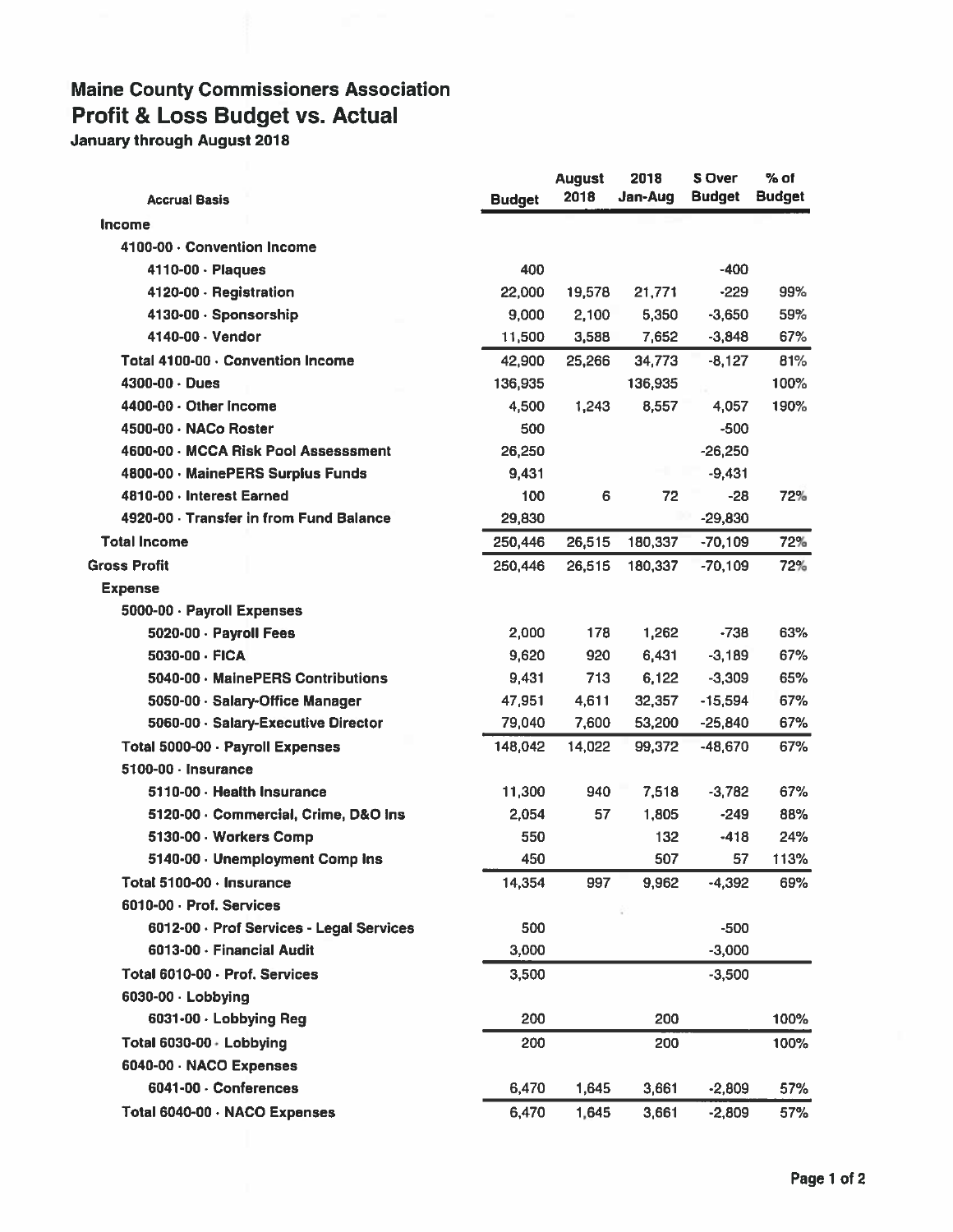| <b>Accrual Basis</b>                      | <b>Budget</b> | <b>August</b><br>2018 | 2018<br>Jan-Aug | <b>S</b> Over<br><b>Budget</b> | % of<br><b>Budget</b> |
|-------------------------------------------|---------------|-----------------------|-----------------|--------------------------------|-----------------------|
| 6050-00 · Education and Training          | 600           |                       |                 | $-600$                         |                       |
| 6100-00 - Bank Charges                    | 50            |                       |                 | $-50$                          |                       |
| 6110-00 Convention Expense                |               |                       |                 |                                |                       |
| 6113-00 Entertainment/Speakers            | 2,500         | 2,500                 | 2,500           |                                | 100%                  |
| 6114-00 - MCCA Staff Registration Expense | 1,340         | 574                   | 574             | $-766$                         | 43%                   |
| 6118-00 Meeting Exp.                      | 29,760        | 1,450                 | 1,950           | $-27,810$                      | 7%                    |
| 6121-00 · Supplies                        | 500           |                       |                 | $-500$                         |                       |
| 6124-00 · Commissioner Retirement Plaques | 400           |                       |                 | $-400$                         |                       |
| <b>Total 6110-00 - Convention Expense</b> | 34,500        | 4,524                 | 5,024           | $-29,476$                      | 15%                   |
| 6140-00 · Copies-Printing                 |               |                       |                 |                                |                       |
| 6142-00 Directory                         | 100           |                       | 100             |                                | 100%                  |
| Total 6140-00 - Copies-Printing           | 100           |                       | 100             |                                | 100%                  |
| 6145-00 Dues Expense                      | 1,100         |                       | 1,350           | 250                            | 123%                  |
| 6150-00 · Equipment - Office              |               |                       |                 |                                |                       |
| 6151-00 - Computer Hardware & Software    | 250           |                       | 250             | 0                              | 100%                  |
| 6152-00 IT Services                       | 1,700         | 125                   | 1.276           | $-424$                         | 75%                   |
| 6153-00 Photocopier Lease                 | 3,400         | 289                   | 2,310           | $-1,090$                       | 68%                   |
| 6154-00 - Printer & Supplies              | 1,000         |                       | 511             | $-489$                         | 51%                   |
| 6156-00 · Other                           | 400           |                       |                 | $-400$                         |                       |
| Total 6150-00 - Equipment - Office        | 6,750         | 414                   | 4,347           | $-2,403$                       | 64%                   |
| $6160-00 \cdot \text{Fees}$               | 100           |                       | 65              | $-35$                          | 65%                   |
| 6170-00 - Meeting Expense                 |               |                       |                 |                                |                       |
| 6171-00 - Annual Meeting                  | 2,000         |                       | 1,495           | $-505$                         | 75%                   |
| 6172-00 - County Officials' Workshop      | 250           |                       |                 | $-250$                         |                       |
| 6173-00 Monthly                           | 2,800         | 312                   | 2,200           | $-600$                         | 79%                   |
| 6175-00 - Meetings - Other                | 750           |                       | 463             | $-287$                         | 62%                   |
| Total 6170-00 - Meeting Expense           | 5,800         | 312                   | 4,158           | $-1,642$                       | 72%                   |
| 6180-00 - Mileage & Travel Expense        | 2,750         | 410                   | 1,210           | $-1,540$                       | 44%                   |
| 6195-00 - Office Space Rental             | 19,000        | 1,497                 | 11,977          | $-7,023$                       | 63%                   |
| 6215-00 - Postage-Shipping                | 250           |                       | 117             | $-133$                         | 47%                   |
| 6230-00 - Advertising                     | 250           |                       |                 | $-250$                         |                       |
| 6235-00 · Supplies                        | 2,000         | 38                    | 425             | $-1,575$                       | 21%                   |
| 6240-00 Telephone, Fax & Internet         |               |                       |                 |                                |                       |
| 6241-00 - Cell Phone                      | 1,830         | 75                    | 600             | $-1,230$                       | 33%                   |
| 6243-00 - Phone, Fax & Internet           | 2,200         | 169                   | 1,346           | $-854$                         | 61%                   |
| Total 6240-00 - Telephone, Fax & Internet | 4,030         | 244                   | 1,946           | $-2,084$                       | 48%                   |
| 6250-00 · Website                         | 100           |                       | 40              | $-60$                          | 40%                   |
| 6260-00 Contingency                       | 500           |                       |                 | $-500$                         |                       |
| <b>Total Expense</b>                      | 250,446       | 24,103                | 143,954         | $-106,492$                     | 57%                   |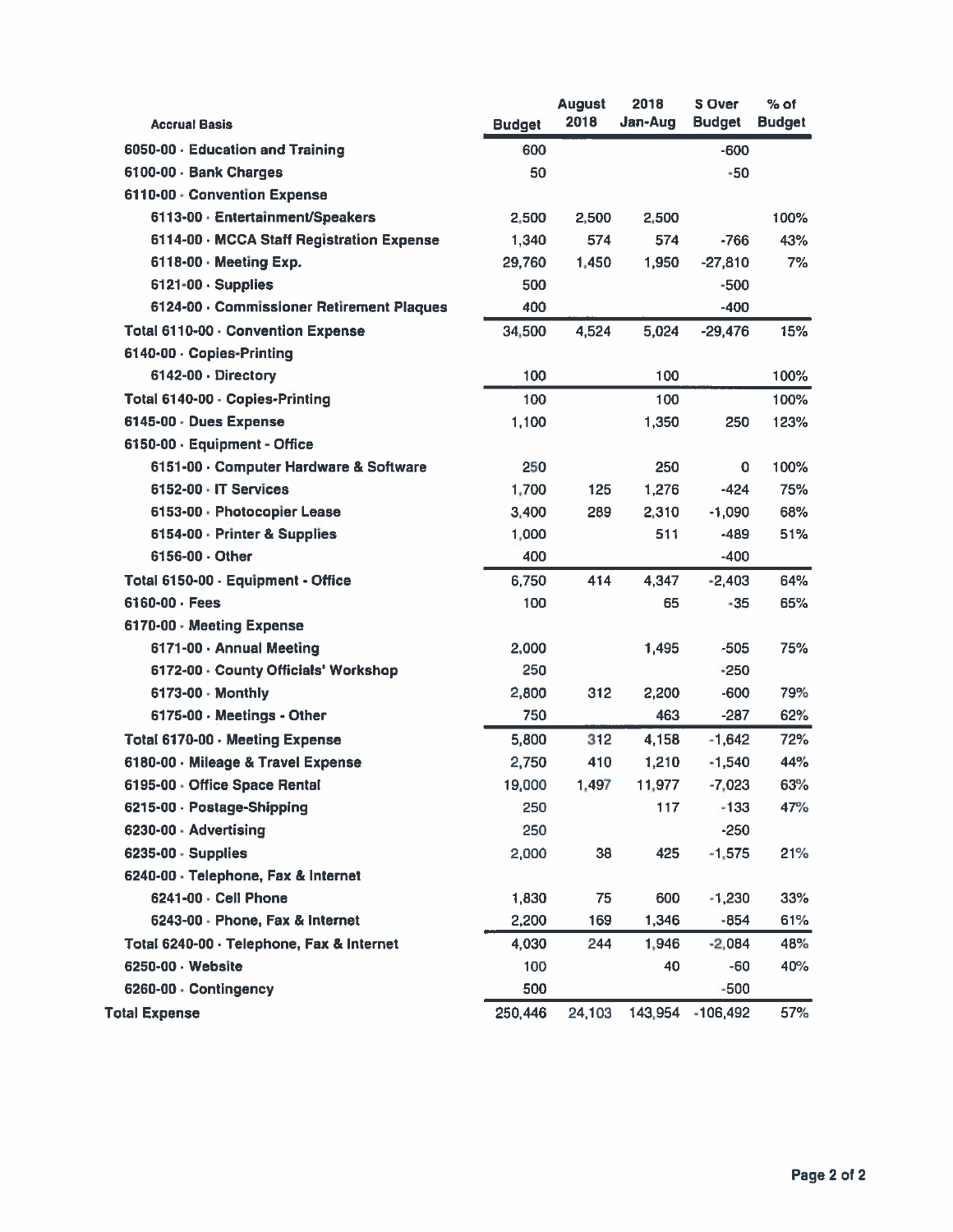| <b>Expenses by Vendor Detail</b><br>ugust 2018 | <b>Maine County Commissioners Association</b> |  |
|------------------------------------------------|-----------------------------------------------|--|
|                                                |                                               |  |

| ugust 2018                              |                                               |                                          |           |                |
|-----------------------------------------|-----------------------------------------------|------------------------------------------|-----------|----------------|
| <b>Accrual Basis</b>                    | Memo<br>Date                                  | Account                                  | Amount    | <b>Balance</b> |
| 2018 Convention of Maine Counties       |                                               |                                          |           |                |
|                                         | 8/28                                          | 6114-00 - MCCA Staff Registration Expens | 574.00    | 574.00         |
|                                         | <b>MCCA Staff</b><br>8/31                     | 4120-00 - Registration                   | $-574.00$ | 0.00           |
| Total 2018 Convention of Maine Counties |                                               |                                          | 0.00      | 0.00           |
| Bangor Payrol                           |                                               |                                          |           |                |
|                                         | Office Managers Salary<br><u>ន</u>            | 5050-00 · Salary-Office Manager          | 922.13    | 922.13         |
|                                         | Taxes<br>S3                                   | 5030-00 - FICA                           | 183.27    | 1,105.40       |
|                                         | Processing fee<br>83                          | 5020-00 - Payroll Fees                   | 34.00     | 1,139.40       |
|                                         | ED Salary<br>$\mathbb{S}^2$                   | 5060-00 - Salary-Executive Director      | 1,520.00  | 2,659.40       |
|                                         | Office Managers Salary<br>8/10                | 5050-00 · Salary-Office Manager          | 922.13    | 3,581.53       |
|                                         | Taxes<br>8/10                                 | 5030-00 - FICA                           | 183.27    | 3,764.80       |
|                                         | Processing fee<br>8/10                        | 5020-00 - Payroll Fees                   | 34.00     | 3,798.80       |
|                                         | ED Salary<br>8/10                             | 5060-00 - Salary-Executive Director      | 1,520.00  | 5,318.80       |
|                                         | Office Managers Salary<br><b>B/17</b>         | 5050-00 · Salary-Office Manager          | 922.13    | 6,240.93       |
|                                         | Taxes<br>8/17                                 | 5030-00 - FICA                           | 183.27    | 6,424.20       |
|                                         | Processing fee<br>8/17                        | 5020-00 - Payroll Fees                   | 34.00     | 6,458.20       |
|                                         | ED Salary<br>8/17                             | 5060-00 - Salary-Executive Director      | 1,520.00  | 7,978.20       |
|                                         | <b>Diffice Managers Salary</b><br><b>B/24</b> | 5050-00 · Salary-Office Manager          | 922.13    | 8,900.33       |
|                                         | Taxes<br>8/24                                 | 5030-00 - FICA                           | 183.27    | 9,083.60       |
|                                         | Processing fee<br><b>B/24</b>                 | 5020-00 - Payroll Fees                   | 34.00     | 9,117.60       |
|                                         | ED Salary<br>8/24                             | 5060-00 - Salary-Executive Director      | 1,520.00  | 10,637.60      |
|                                         | <b>Office Managers Salary</b><br>8/31         | 5050-00 · Salary-Office Manager          | 922.13    | 11,559.73      |
|                                         | Taxes<br>8/31                                 | 5030-00 - FICA                           | 186.83    | 11,746.56      |
|                                         | Processing fee<br>8/31                        | 5020-00 - Payroll Fees                   | 42.00     | 11,788.56      |
|                                         | ER Health Insurance Contributions<br>8/31     | 5110-00 - Health Insurance               | 939.79    | 12,728.35      |
|                                         | Payroll for week 8/20 to 8/26/18<br>8/31      | 5060-00 - Salary-Executive Director      | 1,520.00  | 14,248.35      |
| <b>Total Bangor Payroll</b>             |                                               |                                          | 14,248.35 | 14,248.35      |
| <b>Capitol Computers</b>                |                                               |                                          |           |                |
|                                         | 8/9                                           | 6152-00 - IT Services                    | 125.00    | 125.00         |
| <b>Total Capitol Computers</b>          |                                               |                                          | 125.00    | 125.00         |

Page 1 of 3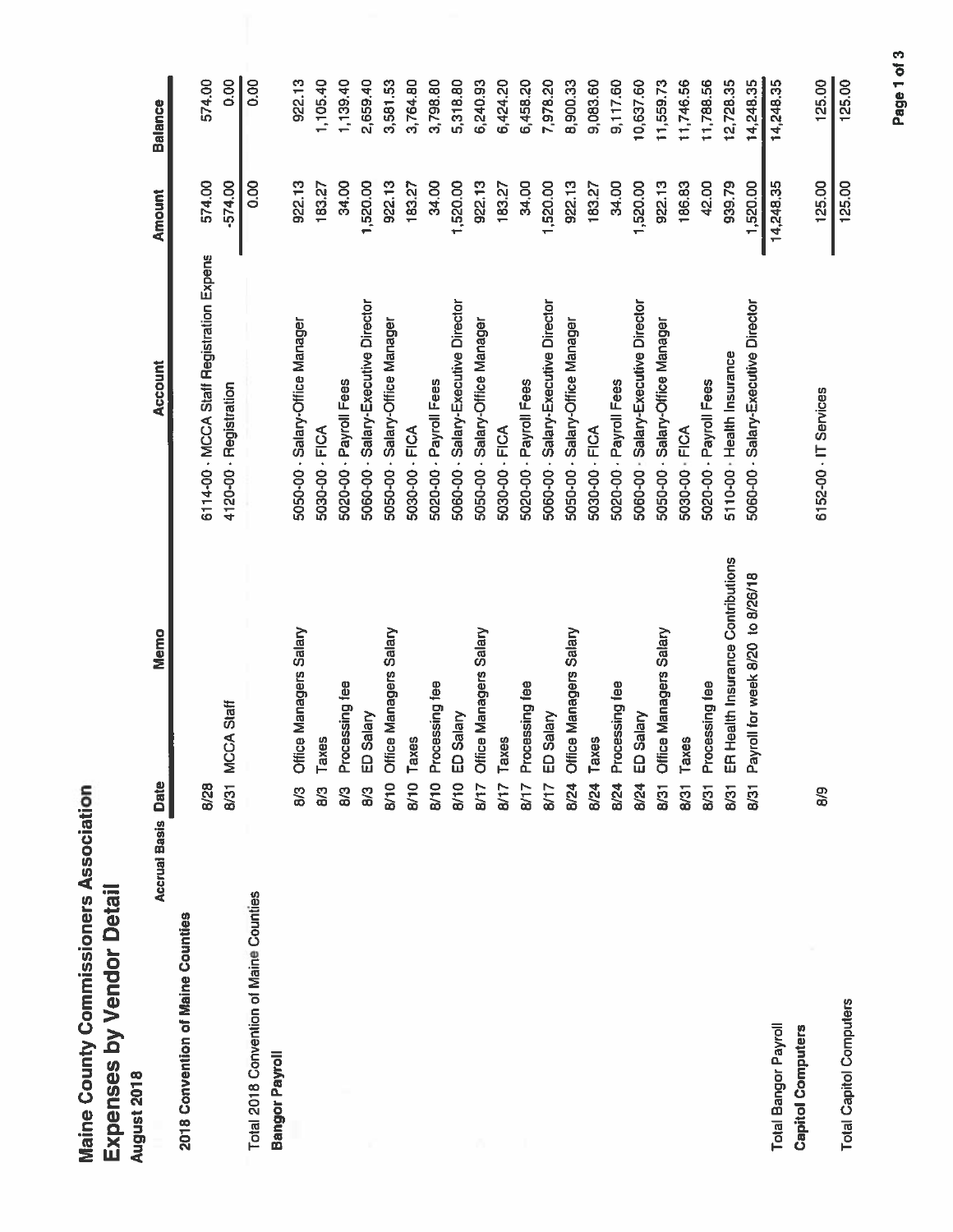| <b>Accrual Basis Date</b>                   | <b>Memo</b>                    | Account                              | Amount      | <b>Balance</b> |
|---------------------------------------------|--------------------------------|--------------------------------------|-------------|----------------|
| <b>bountry Cafe Catering</b>                |                                |                                      |             |                |
|                                             | 8/8                            | 6173-00 Monthly                      | 275.00      | 275.00         |
| otal Country Cafe Catering                  |                                |                                      | 275.00      | 275.00         |
| umberland County                            |                                |                                      |             |                |
|                                             | <b>Vancy Lane</b><br>8/13      | 4120-00 - Registration               | $-213.00$   | $-213.00$      |
|                                             | Jessica Spaulding<br>8/13      | 4120-00 - Registration               | $-111.00$   | $-324.00$      |
|                                             | Jim Gailey<br>8/15             | 4120-00 - Registration               | $-165.00$   | -489.00        |
|                                             | 5 Commissioners<br>8/28        | 4120-00 - Registration               | $-1,042.00$ | $-1,531.00$    |
| otal Cumberland County                      |                                |                                      | $-1,531.00$ | $-1,531.00$    |
| owler, Amy                                  |                                |                                      |             |                |
|                                             | <b>VACo Conference</b><br>8/30 | 6180-00 - Mileage & Travel Expense   | 108.00      | 108.00         |
|                                             | <b>NACo Conference</b><br>8/30 | 6041-00 - Conferences                | 150.35      | 258.35         |
| otal Fowler, Amy_                           |                                |                                      | 258.35      | 258.35         |
| un Enterprises, Inc.                        |                                |                                      |             |                |
|                                             | Casino Night<br><b>B/30</b>    | 6113-00 - Entertainment/Speakers     | 2,000.00    | 2,000.00       |
| otal Fun Enterprises, Inc.                  |                                |                                      | 2,000.00    | 2,000.00       |
| laven, Lauren                               |                                |                                      |             |                |
|                                             | 8/9                            | 6173-00 - Monthly                    | 37.33       | 37.33          |
|                                             | 8/9                            | 6235-00 - Supplies                   | 37.70       | 75.03          |
|                                             | 8/9                            | 6241-00 - Cell Phone                 | 75.00       | 150.03         |
| otal Haven, Lauren                          |                                |                                      | 150.03      | 150.03         |
| ibby O'Brien Kingsley & Champion, LLC       |                                |                                      |             |                |
|                                             | Wine Sponsor<br>8/8            | 4130-00 - Sponsorship                | $-1,600.00$ | $-1,600.00$    |
| otal Libby O'Brien Kingsley & Champion, LLC |                                |                                      | $-1,600.00$ | $-1,600.00$    |
| iberty Mutual Insurance                     |                                |                                      |             |                |
|                                             | 8/30                           | 5120-00 - Commercial, Crime, D&O Ins | 56.87       | 56.87          |
| otal Liberty Mutual Insurance               |                                |                                      | 56.87       | 56.87          |
| laine Brew Bus                              |                                |                                      |             |                |
|                                             | MCCA Sept 15, 2018<br>8/30     | 6118-00 - Meeting Exp.               | 1,450.00    | 1,450.00       |
| otal Maine Brew Bus                         |                                |                                      | 1,450.00    | 1,450.00       |
| laine Farm Bureau                           |                                |                                      |             |                |
|                                             | Printed by MCCA<br><b>B/22</b> | 6195-00 - Office Space Rental        | 1,497.17    | 1,497.17       |
| otal Maine Farm Bureau                      |                                |                                      | 1,497.17    | 1,497.17       |
|                                             |                                |                                      |             |                |

Page 2 of 3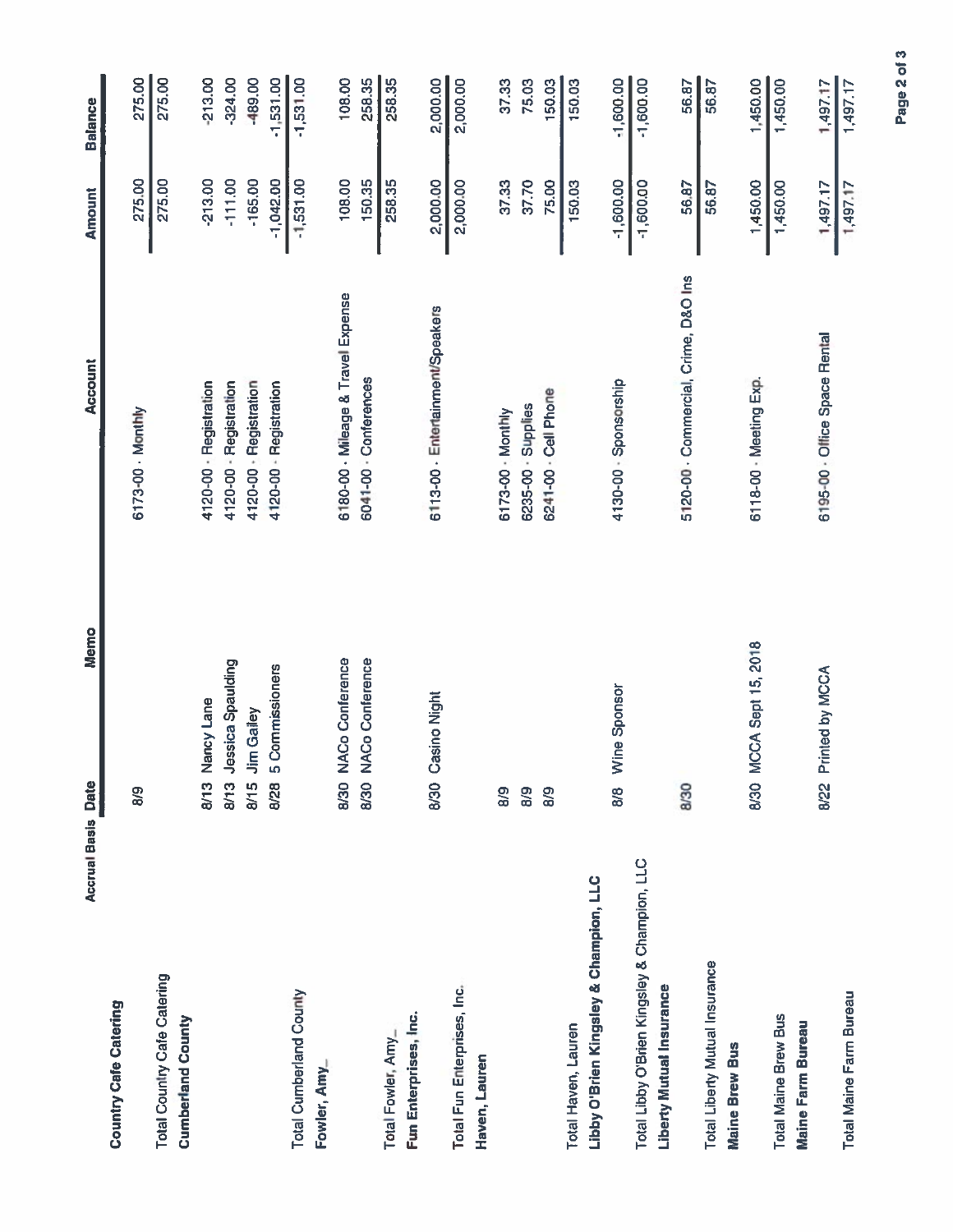|                                         | Accrual Basis Date |                      | Memo                 | Account                            | Amount      | <b>Balance</b> |
|-----------------------------------------|--------------------|----------------------|----------------------|------------------------------------|-------------|----------------|
| <b>MainePERS</b>                        |                    |                      |                      |                                    |             |                |
|                                         |                    | සි                   |                      | 5040-00 - MainePERS Contributions  | 713.10      | 713.10         |
| <b>Total MainePERS</b>                  |                    |                      |                      |                                    | 713.10      | 713.10         |
| NACo Public Employee Benefits LLC       |                    |                      |                      |                                    |             |                |
|                                         |                    | Endorsement<br>8/31  |                      | 4400-00 - Other Income             | $-1,096.56$ | $-1,096.56$    |
| Total NACo Public Employee Benefits LLC |                    |                      |                      |                                    | $-1,096.56$ | $-1,096.56$    |
| Spectrum Business/TWC                   |                    |                      |                      |                                    |             |                |
|                                         |                    | 8/9                  |                      | 6243-00 - Phone, Fax & Internet    | 168.77      | 168.77         |
| Total Spectrum Business/TWC             |                    |                      |                      |                                    | 168.77      | 168.77         |
| <b>Tina Kelly</b>                       |                    |                      |                      |                                    |             |                |
|                                         |                    | 8/22                 | Entertainment Friday | 6113-00 - Entertainment/Speakers   | 500.00      | 500.00         |
| Total Tina Kelly                        |                    |                      |                      |                                    | 500.00      | 500.00         |
| <b>US Bank</b>                          |                    |                      |                      |                                    |             |                |
|                                         |                    | 8/30                 |                      | 6153-00 - Photocopier Lease        | 288.80      | 288.80         |
| <b>Total US Bank</b>                    |                    |                      |                      |                                    | 288.80      | 288.80         |
| <b>Waldo County</b>                     |                    |                      |                      |                                    |             |                |
|                                         |                    | Comm. Fowler<br>8/30 |                      | 6041-00 - Conferences              | 717.06      | 717.06         |
|                                         |                    | 8/30                 |                      | 6041-00 - Conferences              | 778.03      | 1,495.09       |
|                                         |                    | 8/30                 |                      | 6180-00 - Mileage & Travel Expense | 302.43      | 1,797.52       |
| Total Waldo County_                     |                    |                      |                      |                                    | 1,797.52    | 1,797.52       |
| <b>OTAL</b>                             |                    |                      |                      |                                    | 19,301.40   | 19,301.40      |

Page 3 of 3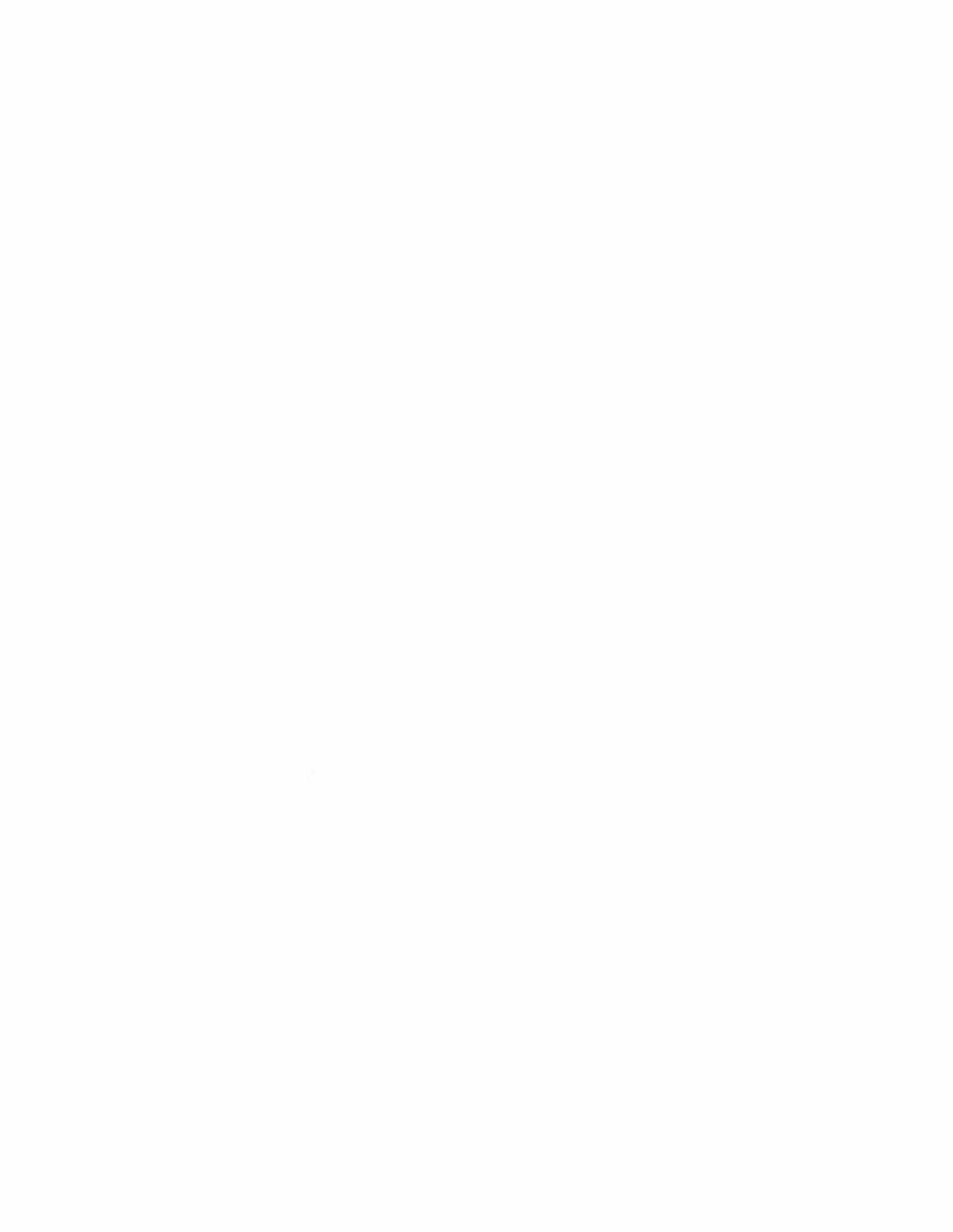| August 2018                       |                |                          |                                  |               |                |
|-----------------------------------|----------------|--------------------------|----------------------------------|---------------|----------------|
| <b>Accrual Basis</b>              | Date           | Name                     | Memo                             | <b>Amount</b> | <b>Balance</b> |
| <b>MCCA Checking-Savings Bank</b> |                |                          |                                  |               |                |
|                                   | 8/3            | Bangor Payroll           | Payroll for week 7/23 to 7/29/18 | $-2,417.61$   | $-2,417.61$    |
|                                   | 8/3            | Square                   | Deposit                          | 384.28        | $-2,033.33$    |
|                                   | B <sub>7</sub> | <b>US Communities</b>    | Deposit                          | 109.95        | $-1,923.38$    |
|                                   | 8/8            |                          | Deposit                          | 3,852.00      | 1,928.62       |
|                                   | B/9            | MainePERS                |                                  | $-713.10$     | 1,215.52       |
|                                   | 8/9            | Capitol Computers        |                                  | $-125.00$     | 1,090.52       |
|                                   | 8/9            | Country Cafe Catering    |                                  | $-275.00$     | 815.52         |
|                                   | 8/9            | Spectrum Business/TWC    |                                  | $-168.77$     | 646.75         |
|                                   | 8/9            | Haven, Lauren            |                                  | $-150.03$     | 496.72         |
|                                   | 8/9            | Franklin County          | Deposit                          | 322.00        | 818.72         |
|                                   | 8/10           | Bangor Payroll           | Payroll for week 7/30 to 8/5/18  | $-2,417.61$   | $-1,598.89$    |
|                                   | 8/10           | Square                   | Deposit                          | 164.93        | $-1,433.96$    |
|                                   | 8/10           | Square                   | Deposit                          | 450.00        | -983.96        |
|                                   | 8/13           | SMRT, Inc.               |                                  | 457.50        | $-526.46$      |
|                                   | 8/13           |                          | Deposit                          | 1,557.00      | 1,030.54       |
|                                   | 8/14           | Square                   | Deposit                          | 1,038.49      | 2,069.03       |
|                                   | 8/15           |                          | Deposit                          | 165.00        | 2,234.03       |
|                                   | B/17           | Bangor Payroll           | Payroll for week 8/6 to 8/12/18  | $-2,417.61$   | $-183.58$      |
|                                   | <b>B/17</b>    | Square                   | Deposit                          | 925.88        | 742.30         |
|                                   | 8/20           |                          | Deposit                          | 1,116.00      | 1,858.30       |
|                                   | 8/21           |                          | Deposit                          | 398.79        | 2,257.09       |
|                                   | 8/22           | Square                   | Deposit                          | 2,694.17      | 4,951.26       |
|                                   | 8/23           |                          | Deposit                          | 2,309.00      | 7,260.26       |
|                                   | <b>B/24</b>    | Bangor Payroll           | Payroll for week 8/13 to 8/19/18 | $-2,417.61$   | 4,842.65       |
|                                   | 8/27           | Square                   | Deposit                          | 1,280.07      | 6,122.72       |
|                                   | 8/28           |                          | Deposit                          | 4,211.50      | 10,334.22      |
|                                   | 8/28           |                          | Deposit                          | 957.50        | 11,291.72      |
|                                   | 8/28           | Square                   | Deposit                          | 247.07        | 11,538.79      |
|                                   | 8/29           | Liberty Mutual Insurance |                                  | $-56.87$      | 11,481.92      |
|                                   | 8/29           | <b>US Bank</b>           |                                  | $-288.80$     | 11,193.12      |
|                                   | 8/8            | Waldo County_            |                                  | -717.06       | 10,476.06      |
|                                   | 8/29           | <b>Waldo County</b>      |                                  | $-1,080.46$   | 9,395.60       |
|                                   |                |                          |                                  |               | Page 1 of 8    |

# Maine County Commissioners Association **Transaction Detail by Account**

**Board** J.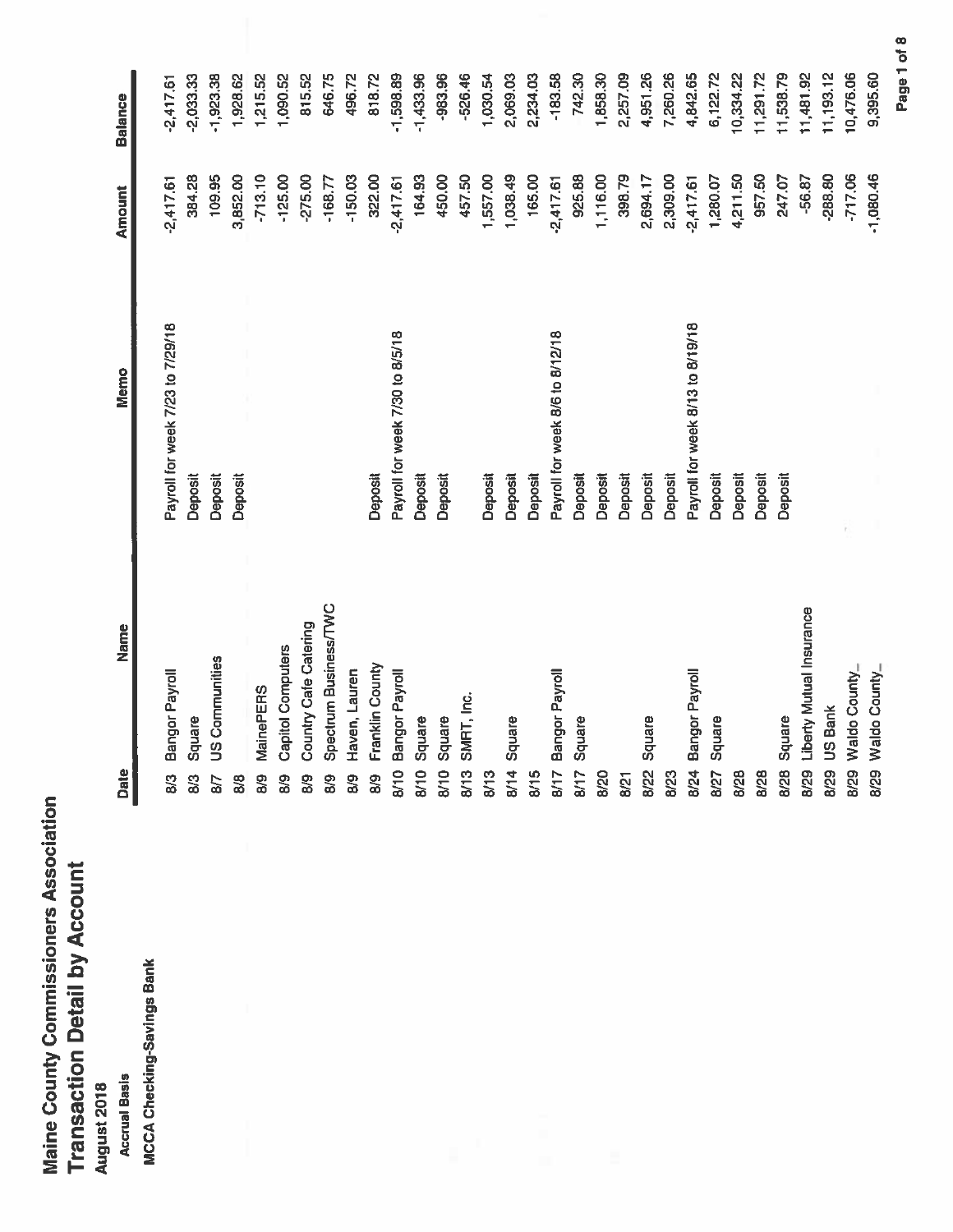| Accrual Basis                     | Date        | <b>Name</b>                       | Memo                             | Amount      | Balance     |
|-----------------------------------|-------------|-----------------------------------|----------------------------------|-------------|-------------|
|                                   | 8/29        | Fowler, Amy                       | NACo Conterence                  | $-258.35$   | 9,137.25    |
|                                   | 8/29        | Enterprises, Inc.<br>Eun          |                                  | $-2,000,00$ | 7,137.25    |
|                                   | 8/29        | Tina Kelly                        |                                  | $-500.00$   | 6,637.25    |
|                                   | 8/29        | 2018 Convention of Maine Counties |                                  | $-574.00$   | 6,063.25    |
|                                   | 8/29        | <b>Maine Brew Bus</b>             | MCCA Sept 15, 2018               | $-1,450.00$ | 4,613.25    |
|                                   | 8/29        | le Farm Bureau<br><b>Main</b>     | Printed by MCCA                  | $-1,497.17$ | 3,116.08    |
|                                   | 8/31        |                                   | Deposit                          | 2,865.56    | 5,981.64    |
|                                   | 8/31        | Bangor Payroll                    | Payroll for week 8/20 to 8/26/18 | $-4,577.91$ | 1,403.73    |
|                                   | 8/31        | Square                            | Deposit                          | 536.79      | 1,940.52    |
|                                   | <b>B/31</b> | Square                            | Deposit                          | 465.00      | 2,405.52    |
| Total MCCA Checking-Savings Bank  |             |                                   |                                  | 2,405.52    | 2,405.52    |
| <b>Money Market Account</b>       |             |                                   |                                  |             |             |
|                                   | 8/19        |                                   | Interest                         | 5.58        | 5.58        |
| <b>Total Money Market Account</b> |             |                                   |                                  | 5.58        | 5.58        |
| Receivables                       |             |                                   |                                  |             |             |
|                                   | 8/6         | SMRT, Inc.                        |                                  | 457.50      | 457.50      |
|                                   | 8/13        | SMRT, Inc.                        |                                  | -457.50     | 0.00        |
| <b>Total Receivables</b>          |             |                                   |                                  | ooo         | 0.00        |
| <b>Accounts Payable</b>           |             |                                   |                                  |             |             |
|                                   | 8/3         | Bangor Payroll                    | Payroll for week 7/23 to 7/29/18 | $-2,417.61$ | $-2,417.61$ |
|                                   | 8/3         | Bangor Payroll                    | Payroll for week 7/23 to 7/29/18 | 2,417.61    | 0.00        |
|                                   | 8/8         | MainePERS                         |                                  | $-713.10$   | $-713.10$   |
|                                   | 8/9         | MainePERS                         |                                  | 713.10      | 0.00        |
|                                   | 8/8         | Capitol Computers                 |                                  | $-125.00$   | $-125.00$   |
|                                   | 8/9         | Capitol Computers                 |                                  | 125.00      | 0.00        |
|                                   | 8/8         | Country Cafe Catering             |                                  | $-275.00$   | $-275.00$   |
|                                   | 8/9         | Country Cale Catering             |                                  | 275.00      | 0.00        |
|                                   | 8/9         | Spectrum Business/TWC             |                                  | $-168.77$   | $-168.77$   |
|                                   | 8/9         | Spectrum Business/TWC             |                                  | 168.77      | 0.00        |
|                                   | 8/9         | Haven, Lauren                     |                                  | $-150.03$   | $-150.03$   |
|                                   | 8/9         | Haven, Lauren                     |                                  | 150.03      | 0.00        |
|                                   | B/10        | <b>Bangor Payroll</b>             | Payroll for week 7/30 to 8/5/18  | $-2,417.61$ | $-2,417.61$ |
|                                   | 8/10        | Bangor Payroll                    | Payroll for week 7/30 to 8/5/18  | 2,417.61    | 0.00        |
|                                   | 8/17        | Bangor Payroll                    | Payroll for week 8/6 to 8/12/18  | $-2,417.61$ | $-2,417.61$ |
|                                   | 8/17        | Bangor Payroll                    | Payroll for week 8/6 to 8/12/18  | 2,417.61    | 0.00        |
|                                   | <b>B/22</b> | Kelly<br>Tina                     |                                  | $-500,000$  | $-500.00$   |
|                                   |             |                                   |                                  |             | Page 2 of 8 |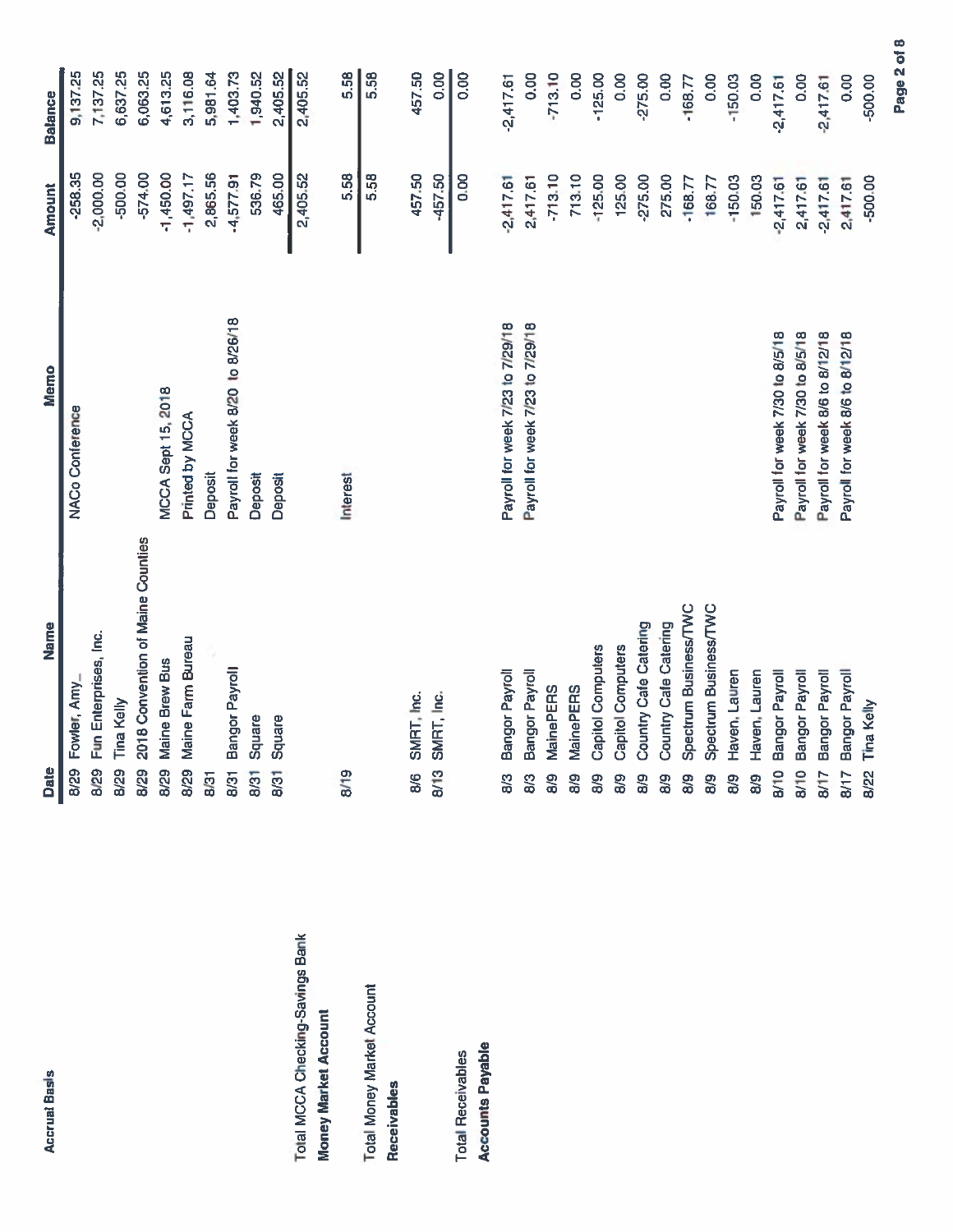| Accrual Basis                                                                                | Name<br>Date                                | Memo                              | <b>Amount</b> | Balance     |  |
|----------------------------------------------------------------------------------------------|---------------------------------------------|-----------------------------------|---------------|-------------|--|
|                                                                                              | Maine Farm Bureau<br>8/22                   | Printed by MCCA                   | $-1,497.17$   | $-1,997.17$ |  |
|                                                                                              | Bangor Payroll<br>8/24                      | Payroll for week 8/13 to 8/19/18  | $-2,417.61$   | $-4,414.78$ |  |
|                                                                                              | Bangor Payroll<br>8/24                      | Payroll for week 8/13 to 8/19/18  | 2,417.61      | $-1,997.17$ |  |
|                                                                                              | Convention of Maine Counties<br>8/28        |                                   | $-574.00$     | $-2,571.17$ |  |
|                                                                                              | Liberty Mutual Insurance<br>8/29            |                                   | 56.87         | $-2,514.30$ |  |
|                                                                                              | <b>US Bank</b><br>8/29                      |                                   | 288.80        | $-2,225.50$ |  |
|                                                                                              | Waldo County_<br>8/29                       |                                   | 717.06        | $-1,508.44$ |  |
|                                                                                              | Waldo County_<br>8/29                       |                                   | 1,080.46      | $-427.98$   |  |
|                                                                                              | Fowler, Amy_<br><b>B/29</b>                 | <b>NACo Conference</b>            | 258.35        | $-169.63$   |  |
|                                                                                              | Fun Enterprises, Inc.<br><b>B/29</b>        |                                   | 2,000.00      | 1,830.37    |  |
|                                                                                              | Tina Kelly<br>8/29                          |                                   | 500.00        | 2,330.37    |  |
|                                                                                              | <b>Convention of Maine Counties</b><br>8/29 |                                   | 574.00        | 2,904.37    |  |
|                                                                                              | Maine Brew Bus<br>8/29                      | MCCA Sept 15, 2018                | 1,450.00      | 4,354.37    |  |
|                                                                                              | <b>Maine Farm Bureau</b><br>8/29            | Printed by MCCA                   | 1,497.17      | 5,851.54    |  |
|                                                                                              | Liberty Mutual Insurance<br>8/30            |                                   | $-56.87$      | 5,794.67    |  |
|                                                                                              | Waldo County_<br>8/30                       |                                   | $-717.06$     | 5,077.61    |  |
|                                                                                              | Waldo County_<br><b>B/30</b>                |                                   | $-1,080,46$   | 3,997.15    |  |
|                                                                                              | Fowler, Amy<br>8/30                         | <b>NACo Conference</b>            | $-258.35$     | 3,738.80    |  |
|                                                                                              | Fun Enterprises, Inc.<br><b>B/30</b>        |                                   | $-2,000.00$   | 1,738.80    |  |
|                                                                                              | Maine Brew Bus<br>8/30                      | MCCA Sept 15, 2018                | $-1,450.00$   | 288.80      |  |
|                                                                                              | <b>US Bank</b><br>8/30                      |                                   | $-288.80$     | 0.00        |  |
|                                                                                              | Bangor Payroll<br>8/31                      | Payroll for week 8/20 to 8/26/18  | -4,577.91     | 4,577.91    |  |
|                                                                                              | Bangor Payroll<br>8/31                      | Payroll for week 8/20 to 8/26/18  | 4,577.91      | 0.00        |  |
| <b>Total Accounts Payable</b>                                                                |                                             |                                   | 0.00          | 0.00        |  |
| 1000-00 - Employee Health Insurance Contr                                                    |                                             |                                   |               |             |  |
|                                                                                              | <b>Bangor Payroll</b><br>8/3                | EE Health Insurance Contributions | $-46.42$      | $-46.42$    |  |
|                                                                                              | Bangor Payroll<br>8/10                      | EE Health Insurance Contributions | $-46.42$      | $-92.84$    |  |
|                                                                                              | Bangor Payroll<br>8/17                      | EE Health Insurance Contributions | $-46.42$      | $-139.26$   |  |
|                                                                                              | Bangor Payroll<br><b>B/24</b>               | EE Health Insurance Contributions | -46.42        | $-185.68$   |  |
|                                                                                              | Bangor Payroll<br>8/31                      | EE Health Insurance Contributions | 185.68        | 0.00        |  |
|                                                                                              | Bangor Payroll<br>8/31                      | Payroll for week 8/20 to 8/26/18  | 0.00          | 0.00        |  |
| Total 1000-00 - Employee Health Insurance Contr<br>1001-00 - MainePERS Employee Contribution |                                             |                                   | <b>80.00</b>  | 0.00        |  |
|                                                                                              | Bangor Payroll<br>8/3                       | <b>Employee Contribution</b>      | $-195.37$     | $-195.37$   |  |
|                                                                                              | Bangor Payroll<br>8/10                      | Employee Contribution             | $-195.37$     | $-390.74$   |  |
|                                                                                              | Bangor Payroll<br>8/17                      | <b>Employee Contribution</b>      | $-195.37$     | $-586.11$   |  |
|                                                                                              |                                             |                                   |               | Page 3 of 8 |  |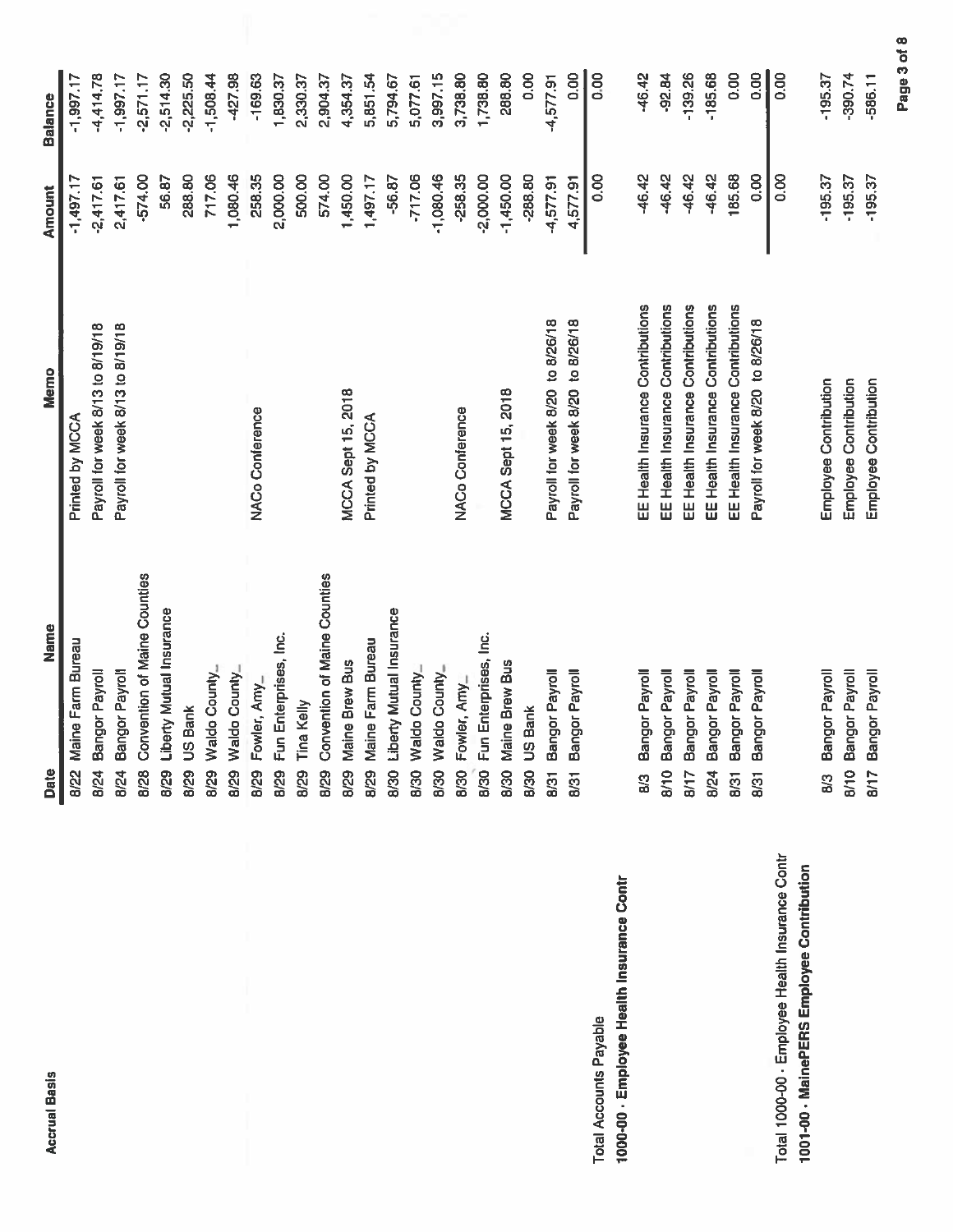| <b>Accrual Basis</b>                            | <b>Name</b><br>Date                  | Memo                                 | Amount      | <b>Balance</b> |
|-------------------------------------------------|--------------------------------------|--------------------------------------|-------------|----------------|
|                                                 | Bangor Payroll<br><b>B/24</b>        | Employee Contribution                | $-195.37$   | $-781.48$      |
|                                                 | Bangor Payroll<br>8/31               | Employee Contribution                | $-195.37$   | -976.85        |
|                                                 | <b>Bangor Payroll</b><br>8/31        | EE MEPERS Retirement Contributions   | 976.85      | 0.00           |
| Total 1001-00 - MainePERS Employee Contribution |                                      |                                      | 0.00        | 0.00           |
| 4100-00 · Convention Income                     |                                      |                                      |             |                |
| 4120-00 - Registration                          | Square<br>S <sub>3</sub>             | Deposit                              | -384.28     | $-384.28$      |
|                                                 | Washington County<br>88              | Betsy Fitzgerald                     | $-188.00$   | $-572.28$      |
|                                                 | <b>York County</b><br>8/8            | Derochemon, Dumont, Charles, Corliss | $-1,214.00$ | $-1,786.28$    |
|                                                 | Franklin County<br>8/9               | Black & Braley                       | $-322.00$   | $-2,108.28$    |
|                                                 | Square<br>8/10                       | Deposit                              | $-164.93$   | $-2,273.21$    |
|                                                 | Cumberland County<br>8/13            | Nancy Lane                           | $-213.00$   | $-2,486.21$    |
|                                                 | Cumberland County<br>8/13            | Jessica Spaulding                    | $-111,00$   | $-2,597.21$    |
|                                                 | <b>Waldo County</b><br>8/13          | Betty Johnson                        | $-138,00$   | $-2,735.21$    |
|                                                 | <b>Waldo County</b><br>$\frac{9}{2}$ | Karen Trussell                       | $-85.00$    | $-2,820.21$    |
|                                                 | Waldo County<br>8/13                 | David Parkman                        | $-85.00$    | $-2,905.21$    |
|                                                 | <b>Waldo County</b><br>8/13          | <b>Bill Shorey</b>                   | $-223.00$   | $-3,128.21$    |
|                                                 | Stacy Grant<br>8/13                  | Mel Grant                            | $-108.00$   | $-3,236.21$    |
|                                                 | <b>Waldo County</b><br><b>B/13</b>   | <b>Stacy Grant</b>                   | $-144.00$   | $-3,380.21$    |
|                                                 | Square<br>8/14                       | Deposit                              | $-1,038.49$ | $-4,418.70$    |
|                                                 | <b>Cumberland County</b><br>8/15     | <b>Jim Gailey</b>                    | $-165.00$   | $-4,583.70$    |
|                                                 | Square<br>8/17                       | Deposit                              | $-925,88$   | -5,509.58      |
|                                                 | Hancock County<br>8/20               | Janice Eldridge                      | $-55.00$    | 5,564.58       |
|                                                 | Hancock County<br>8/20               | Julie Curtis, Scott Adkins           | $-264.00$   | $-5,828.58$    |
|                                                 | Smith, Linda<br>8/20                 | Linda Smith                          | $-55.00$    | -5,883.58      |
|                                                 | Smith, Owen<br>8/20                  | Mary Mel Bryant                      | $-159.00$   | 6,042.58       |
|                                                 | <b>Waldo County</b><br>8/20          | Arseneau & Patten                    | $-195.00$   | -6,237.58      |
|                                                 | <b>Waldo County</b><br>8/20          | Amy Fowler                           | $-199,00$   | $-6,436.58$    |
|                                                 | <b>Waldo County</b><br>8/20          | Owen Smith                           | $-189.00$   | $-6,625.58$    |
|                                                 | Knox County<br>8/21                  | Linwood Lothrop                      | $-328.00$   | $-6,953.58$    |
|                                                 | Flaherty, Bruce<br>8/21              | Sat Dinner                           | $-34.00$    | -6,987.58      |
|                                                 | Square<br>8/22                       | Deposit                              | $-2,694.17$ | $-9,681.75$    |
|                                                 | Kennebec County<br>8/23              | 3Comm, 2Probate, & Admin             | $-2,063,00$ | $-11,744.75$   |
|                                                 | Franklin County<br>8/23              | Desjardins                           | $-85,00$    | $-11,829.75$   |
|                                                 | Franklin County<br>8/23              | Morton                               | $-161.00$   | $-11,990,75$   |
|                                                 | Square<br>8/27                       | Deposit                              | $-1,280.07$ | $-13,270,82$   |
|                                                 |                                      |                                      |             |                |

Page 4 of 8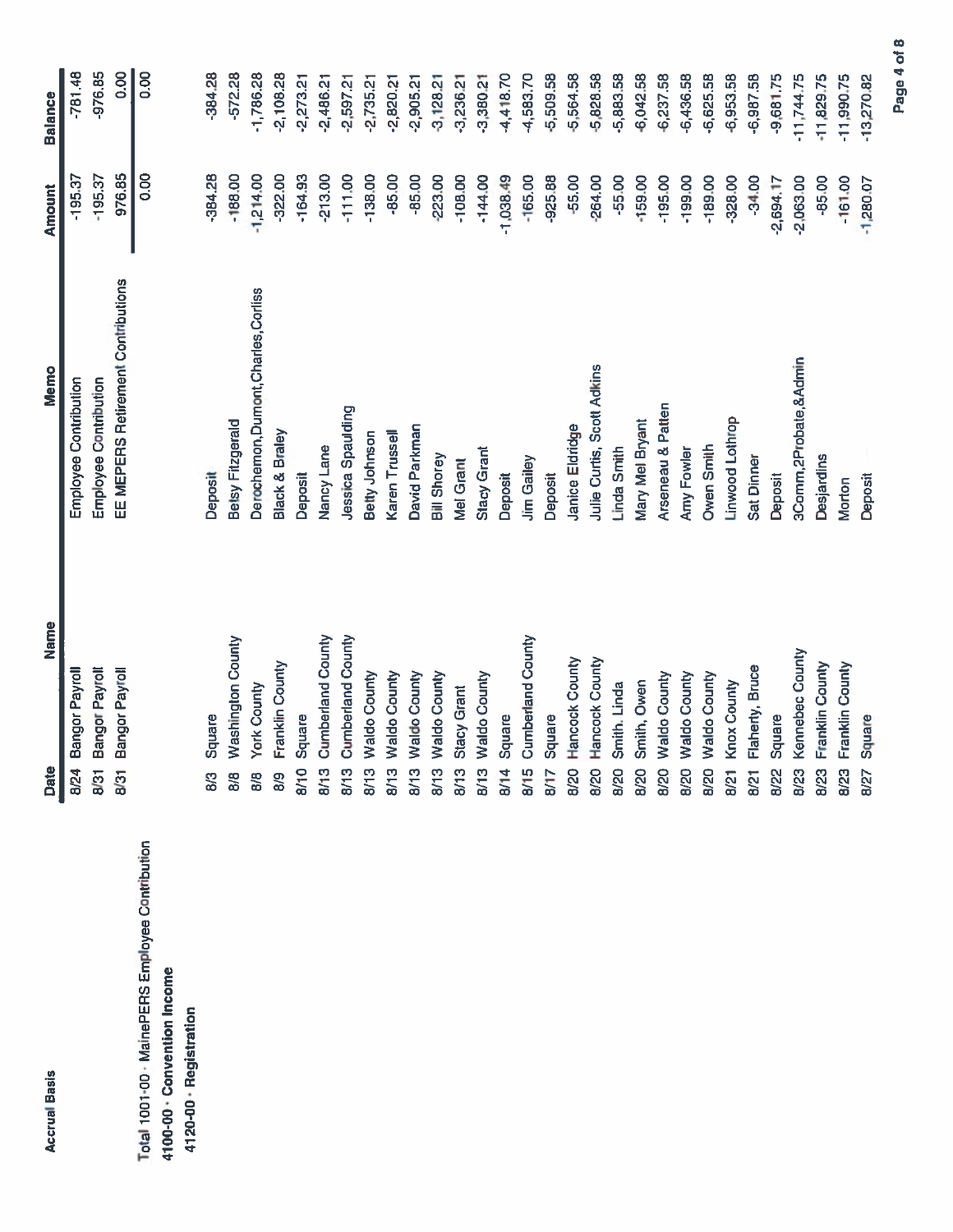| <b>Accrual Basis</b>              | Date                       | Name                                | Memo               | <b>Amount</b> | <b>Balance</b> |
|-----------------------------------|----------------------------|-------------------------------------|--------------------|---------------|----------------|
|                                   | 8/28                       | Sagadahoc County                    | Moore & Oliver     | $-110.00$     | $-13,380.82$   |
|                                   | 8/28                       | Androscoggin County                 | Multiple Employees | $-610.00$     | $-13,990.82$   |
|                                   | 8/28                       | Washington County                   | Jill Holmes        | $-188.00$     | $-14,178.82$   |
|                                   | <b>York County</b><br>8/28 |                                     | 8 Attendees        | $-1,804.00$   | $-15,982.82$   |
|                                   | 8/28                       | Cumberland County                   | 5 Commissioners    | $-1,042.00$   | $-17,024.82$   |
|                                   | Square<br>8/28             |                                     | Deposit            | $-247.07$     | $-17,271.89$   |
|                                   | 8/31                       | <b>Lincoln County</b>               | 5 Attendees        | $-1,195.00$   | $-18,466.89$   |
|                                   | <b>B/31</b>                | <b>Convention of Maine Counties</b> | <b>MCCA Staff</b>  | $-574.00$     | $-19,040.89$   |
|                                   | Square<br>8/31             |                                     | Deposit            | -536.79       | $-19,577.68$   |
| Total 4120-00 - Registration      |                            |                                     |                    | $-19,577.68$  | $-19,577.68$   |
| 4130-00 · Sponsorship             |                            |                                     |                    |               |                |
|                                   | 8/8                        | Libby O'Brien Kingsley & Champion   | Wine Sponsor       | $-1,600.00$   | $-1,600.00$    |
|                                   | 8/28                       | Fidlar Technologies, Inc.           | Sponsor            | $-500.00$     | $-2,100.00$    |
| Total 4130-00 - Sponsorship       |                            |                                     |                    | $-2,100.00$   | $-2,100.00$    |
| 4140-00 · Vendor                  |                            |                                     |                    |               |                |
|                                   | SMRT, Inc.<br>8/6          |                                     | Ad or Exhibit      | -457.50       | -457.50        |
|                                   | 8/8                        | Skelton, Taintor & Abbott           | Advertise          | -400.00       | -857.50        |
|                                   | 8/8                        | IIS Financial Services, LLC         | Exhibit            | 450.00        | $-1,307.50$    |
|                                   | Square<br>8/10             |                                     | Deposit            | -450.00       | $-1,757.50$    |
|                                   | <b>Aflac</b><br>8/13       |                                     | <b>Booth</b>       | 450.00        | $-2,207.50$    |
|                                   | 8/28                       | Nationwide Mutual Insurance Co      | Exhibit            | -457.50       | $-2,665.00$    |
|                                   | 8/28                       | Fidlar Technologies, Inc.           | Exhibit            | $-457.50$     | $-3,122.50$    |
|                                   | Square<br>8/31             |                                     | Deposit            | -465.00       | $-3,587.50$    |
| Total 4140-00 - Vendor            |                            |                                     |                    | $-3,587.50$   | $-3,587.50$    |
| Total 4100-00 - Convention Income |                            |                                     |                    | $-25,265,18$  | $-25,265,18$   |
| 4400-00 · Other Income            |                            |                                     |                    |               |                |
|                                   | <b>B/7</b>                 | US Communities                      | Deposit            | $-109.95$     | $-109.95$      |
|                                   | 8/21                       | <b>US Communities</b>               | Endorsement        | $-36.79$      | $-146.74$      |
|                                   | 8/31                       | NACo Public Employee Benefits LLC   | Endorsement        | $-1,096.56$   | $-1,243.30$    |
| Total 4400-00 - Other Income      |                            |                                     |                    | $-1,243.30$   | $-1,243.30$    |
| 4810-00 - Interest Earned         |                            |                                     |                    |               |                |
|                                   | 8/19                       |                                     | Interest           | $-5.58$       | $-5.58$        |
| Total 4810-00 - Interest Earned   |                            |                                     |                    | $-5.58$       | $-5.58$        |
| 5000-00 - Payroll Expenses        |                            |                                     |                    |               |                |
| 5020-00 - Payroll Fees            |                            |                                     |                    |               |                |
|                                   | 8/3                        | <b>Bangor Payroll</b>               | Processing fee     | 34.00         | 34.00          |
|                                   |                            |                                     |                    |               | Page 5 of 8    |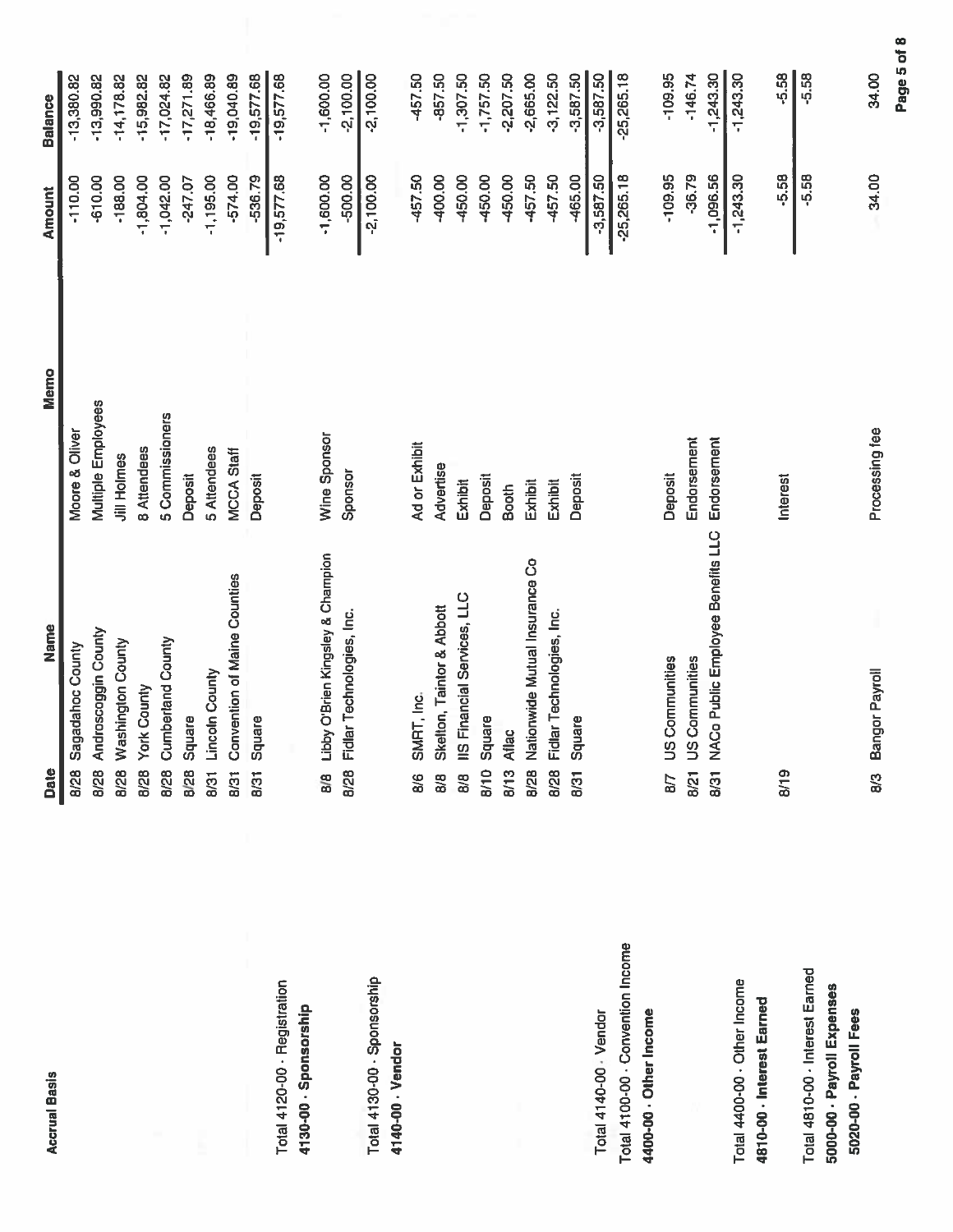| Accrual Basis                             | Date                    | Name                          | Memo                              | <b>Amount</b> | Balance     |
|-------------------------------------------|-------------------------|-------------------------------|-----------------------------------|---------------|-------------|
|                                           | 8/10                    | Bangor Payroll                | Processing fee                    | 34.00         | 68.00       |
|                                           | 8/17                    | Bangor Payroll                | Processing fee                    | 34.00         | 102.00      |
|                                           | 8/24                    | Bangor Payroll                | Processing fee                    | 34.00         | 136.00      |
|                                           | 8/31                    | Bangor Payroll                | Processing fee                    | 42.00         | 178.00      |
| Total 5020-00 - Payroll Fees              |                         |                               |                                   | 178.00        | 178.00      |
| 5030-00 - FICA                            |                         |                               |                                   |               |             |
|                                           | 8/3                     | Bangor Payroll                | Taxes                             | 183.27        | 183,27      |
|                                           | 8/10                    | <b>Bangor Payroll</b>         | Taxes                             | 183.27        | 366.54      |
|                                           | 8/17                    | Bangor Payroll                | Taxes                             | 183.27        | 549.81      |
|                                           | <b>B/24</b>             | Bangor Payroll                | Taxes                             | 183.27        | 733.08      |
|                                           | 8/31                    | Bangor Payroll                | Taxes                             | 186.83        | 919.91      |
| Total 5030-00 - FICA                      |                         |                               |                                   | 919.91        | 919.91      |
| 5040-00 MainePERS Contributions           |                         |                               |                                   |               |             |
|                                           | <b>MainePERS</b><br>8/9 |                               |                                   | 713.10        | 713.10      |
| Total 5040-00 MainePERS Contributions     |                         |                               |                                   | 713.10        | 713.10      |
| 5050-00 · Salary-Office Manager           |                         |                               |                                   |               |             |
|                                           | 8/3                     | Bangor Payroll                | Office Managers Salary            | 922.13        | 922.13      |
|                                           | 8/10                    | Bangor Payroll                | Office Managers Salary            | 922.13        | 1,844.26    |
|                                           | 8/17                    | Bangor Payroll                | Office Managers Salary            | 922.13        | 2,766.39    |
|                                           | 8/24                    | Bangor Payroll                | Office Managers Salary            | 922.13        | 3,688.52    |
|                                           | 8/31                    | Bangor Payroll                | Office Managers Salary            | 922.13        | 4,610.65    |
| Total 5050-00 - Salary-Office Manager     |                         |                               |                                   | 4,610.65      | 4,610.65    |
| 5060-00 · Salary-Executive Director       |                         |                               |                                   |               |             |
|                                           | 8/3                     | Bangor Payroll                | ED Salary                         | 1,520.00      | 1,520.00    |
|                                           | 8/10                    | Bangor Payroll                | ED Salary                         | 1,520.00      | 3,040.00    |
|                                           | 8/17                    | Bangor Payroll                | ED Salary                         | 1,520.00      | 4,560.00    |
|                                           | 8/24                    | Bangor Payroll                | ED Salary                         | 1,520.00      | 6,080.00    |
|                                           | B/31                    | Bangor Payroll                | Payroll for week 8/20 to 8/26/18  | 1,520.00      | 7,600.00    |
| Total 5060-00 - Salary-Executive Director |                         |                               |                                   | 7,600.00      | 7,600.00    |
| Total 5000-00 Payroll Expenses            |                         |                               |                                   | 14,021.66     | 14,021.66   |
| 5100-00 - Insurance                       |                         |                               |                                   |               |             |
| 5110-00 - Health Insurance                |                         |                               |                                   |               |             |
|                                           | <b>B/31</b>             | Bangor Payroll                | ER Health Insurance Contributions | 939.79        | 939.79      |
| Total 5110-00 - Health Insurance          |                         |                               |                                   | 939.79        | 939.79      |
| 5120-00 - Commercial, Crime, D&O Ins      |                         |                               |                                   |               |             |
|                                           |                         | 8/30 Liberty Mutual Insurance |                                   | 56.87         | 56.87       |
|                                           |                         |                               |                                   |               | Page 6 of 8 |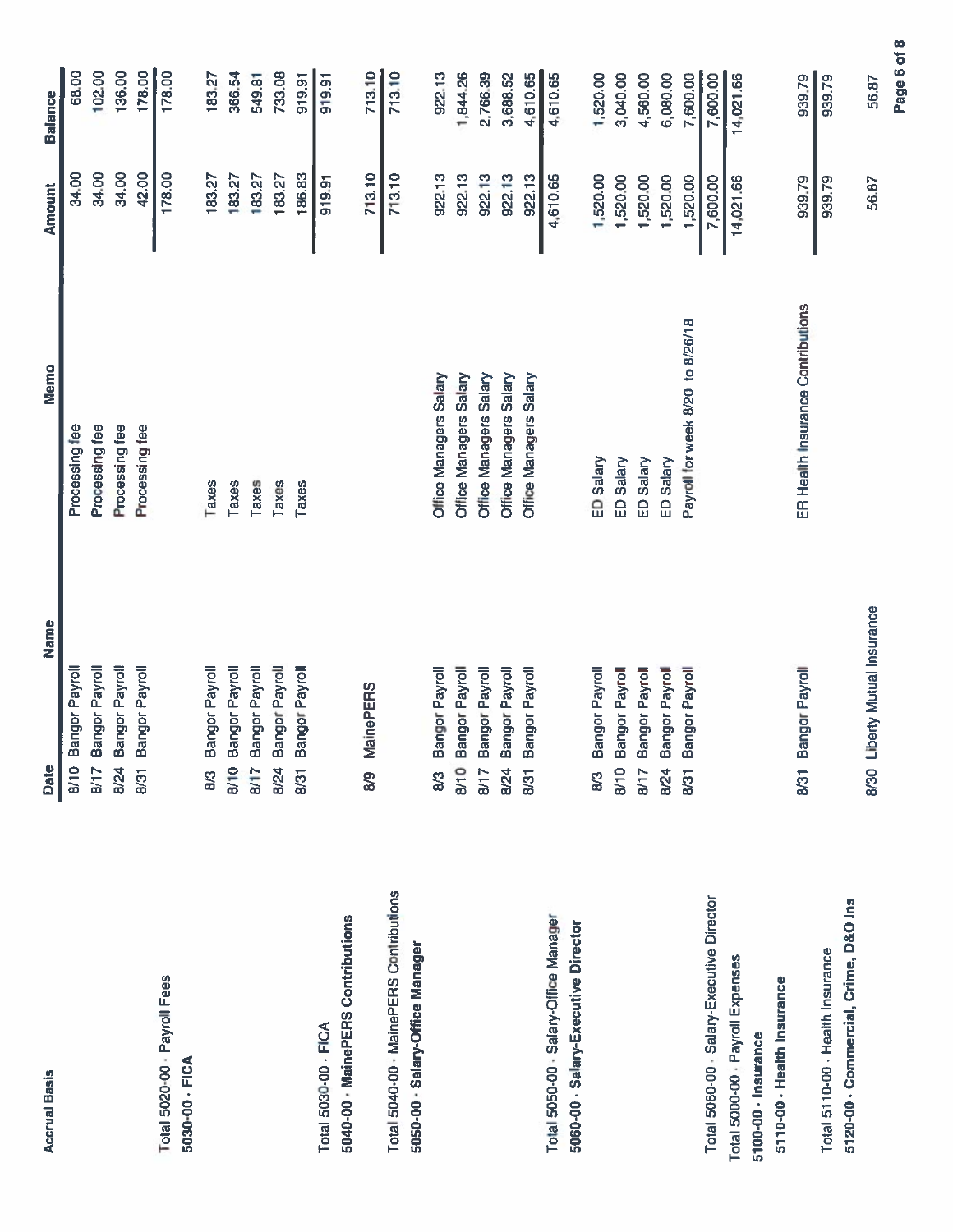| <b>Accrual Basis</b>                            | Date                   | Name                                | Memo                      | <b>Amount</b> | <b>Balance</b> |
|-------------------------------------------------|------------------------|-------------------------------------|---------------------------|---------------|----------------|
| Total 5120-00 - Commercial, Crime, D&O Ins      |                        |                                     |                           | 56.87         | 56.87          |
| Total 5100-00 - Insurance                       |                        |                                     |                           | 996.66        | 996.66         |
| 5040-00 - NACO Expenses                         |                        |                                     |                           |               |                |
| 6041-00 - Conferences                           |                        |                                     |                           |               |                |
|                                                 | Waldo County_<br>8/30  |                                     | Comm. Fowler              | 717.06        | 717.06         |
|                                                 | Waldo County<br>8/30   |                                     |                           | 778.03        | 1,495.09       |
|                                                 | Fowler, Amy_<br>8/30   |                                     | NACo Conference           | 150.35        | 1,645.44       |
| Total 6041-00 - Conferences                     |                        |                                     |                           | 1,645.44      | 1,645.44       |
| Total 6040-00 - NACO Expenses                   |                        |                                     |                           | 1,645.44      | 1,645.44       |
| 5110-00 - Convention Expense                    |                        |                                     |                           |               |                |
| 6113-00 - Entertainment/Speakers                |                        |                                     |                           |               |                |
|                                                 | Tina Kelly<br>8/22     |                                     | Entertainment Friday      | 500.00        | 500.00         |
|                                                 | 8/30                   | Fun Enterprises, Inc.               | Casino Night              | 2,000.00      | 2,500.00       |
| Total 6113-00 - Entertainment/Speakers          |                        |                                     |                           | 2,500.00      | 2,500.00       |
| 6114-00 - MCCA Staff Registration Expense       |                        |                                     |                           |               |                |
|                                                 | 8/28                   | <b>Convention of Maine Counties</b> |                           | 574.00        | 574.00         |
| Total 6114-00 - MCCA Staff Registration Expense |                        |                                     |                           | 574.00        | 574.00         |
| 6118-00 · Meeting Exp.                          |                        |                                     |                           |               |                |
|                                                 | 8/30                   | <b>Maine Brew Bus</b>               | <b>MCCA Sept 15, 2018</b> | 1,450.00      | 1,450.00       |
| Total 6118-00 - Meeting Exp.                    |                        |                                     |                           | 1,450.00      | 1,450.00       |
| Total 6110-00 - Convention Expense              |                        |                                     |                           | 4,524.00      | 4,524.00       |
| 5150-00 - Equipment - Office                    |                        |                                     |                           |               |                |
| 6152-00 - IT Services                           |                        |                                     |                           |               |                |
|                                                 | 8/9                    | Capitol Computers                   |                           | 125.00        | 125.00         |
| Total 6152-00 - IT Services                     |                        |                                     |                           | 125.00        | 125.00         |
| 6153-00 - Photocopier Lease                     |                        |                                     |                           |               |                |
|                                                 | <b>US Bank</b><br>8/30 |                                     |                           | 288.80        | 288.80         |
| Total 6153-00 - Photocopier Lease               |                        |                                     |                           | 288.80        | 288.80         |
| otal 6150-00 - Equipment - Office               |                        |                                     |                           | 413.80        | 413.80         |
| 5170-00 - Meeting Expense                       |                        |                                     |                           |               |                |
| 6173-00 - Monthly                               |                        |                                     |                           |               |                |
|                                                 | 8/9                    | <b>Country Cate Catering</b>        |                           | 275.00        | 275.00         |
|                                                 | Haven, Lauren<br>8/9   |                                     |                           | 37.33         | 312.33         |
| Total 6173-00 - Monthly                         |                        |                                     |                           | 312.33        | 312.33         |
| Total 6170-00 - Meeting Expense                 |                        |                                     |                           | 312.33        | 312.33         |
| 5180-00 - Mileage & Travel Expense              |                        |                                     |                           |               |                |

Page 7 of 8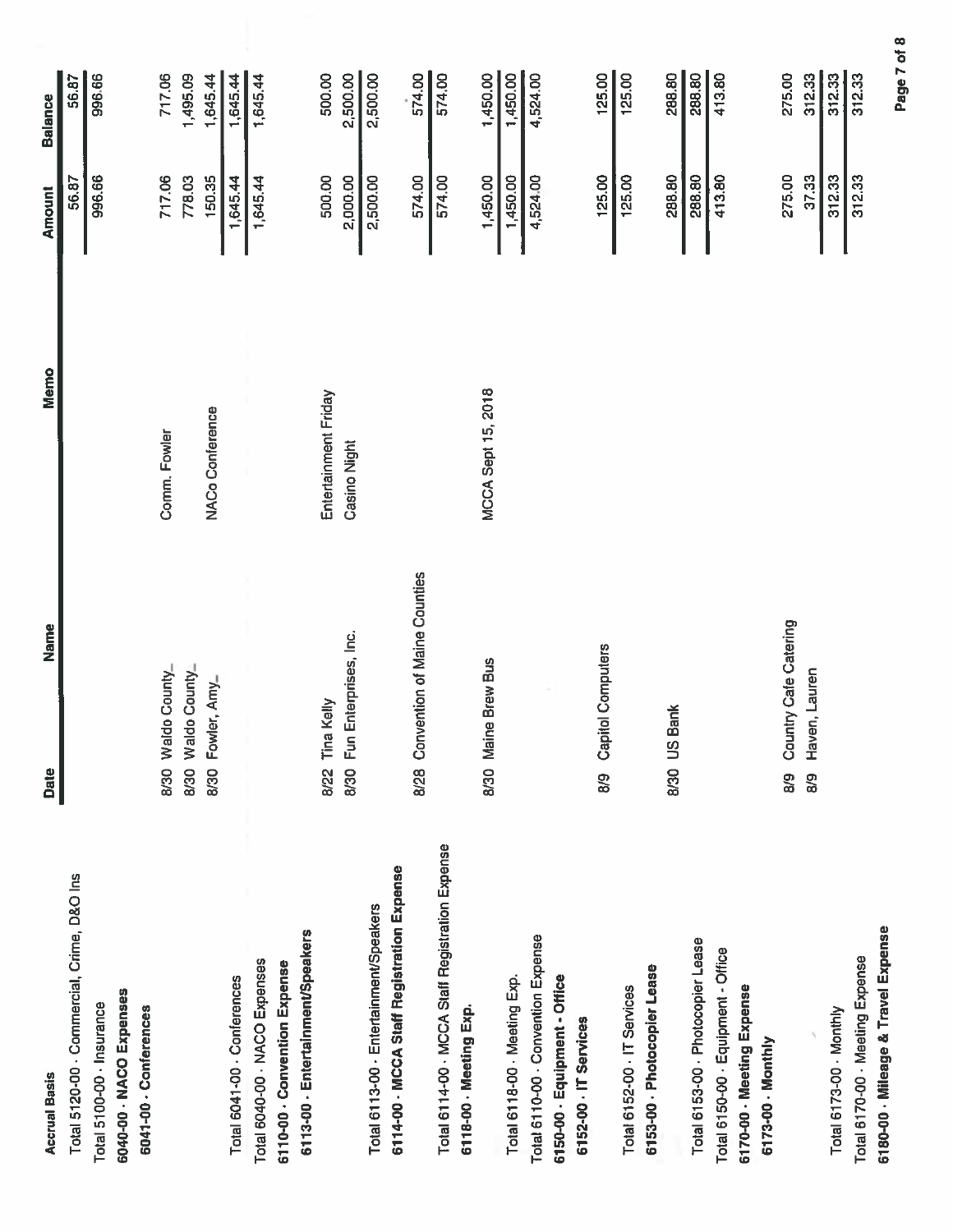| <b>Accrual Basis</b>                      | Date | <b>Name</b>           | Memo                   | Amount   | <b>Balance</b> |
|-------------------------------------------|------|-----------------------|------------------------|----------|----------------|
|                                           | 8/30 | Waldo County          |                        | 302.43   | 302.43         |
|                                           | 8/30 | Fowler, Amy_          | <b>NACo Conference</b> | 108.00   | 410.43         |
| Total 6180-00 - Mileage & Travel Expense  |      |                       |                        | 410.43   | 410.43         |
| 6195-00 - Office Space Rental             |      |                       |                        |          |                |
|                                           | 8/22 | Maine Farm Bureau     | Printed by MCCA        | 1,497.17 | 1,497.17       |
| Total 6195-00 - Office Space Rental       |      |                       |                        | 1,497.17 | 1,497.17       |
| 6235-00 - Supplies                        |      |                       |                        |          |                |
|                                           | මූ   | Haven, Lauren         |                        | 37.70    | 37.70          |
| Total 6235-00 - Supplies                  |      |                       |                        | 37.70    | 37.70          |
| 6240-00 · Telephone, Fax & Internet       |      |                       |                        |          |                |
| 6241-00 - Cell Phone                      |      |                       |                        |          |                |
|                                           | 88   | Haven, Lauren         |                        | 75,00    | 75.00          |
| Total 6241-00 - Cell Phone                |      |                       |                        | 75.00    | 75.00          |
| 6243-00 - Phone, Fax & Internet           |      |                       |                        |          |                |
|                                           | 8/9  | Spectrum Business/TWC |                        | 168.77   | 168.77         |
| Total 6243-00 - Phone, Fax & Internet     |      |                       |                        | 168.77   | 168.77         |
| Total 6240-00 - Telephone, Fax & Internet |      |                       |                        | 243.77   | 243.77         |
|                                           |      |                       |                        |          |                |

Page 8 of 8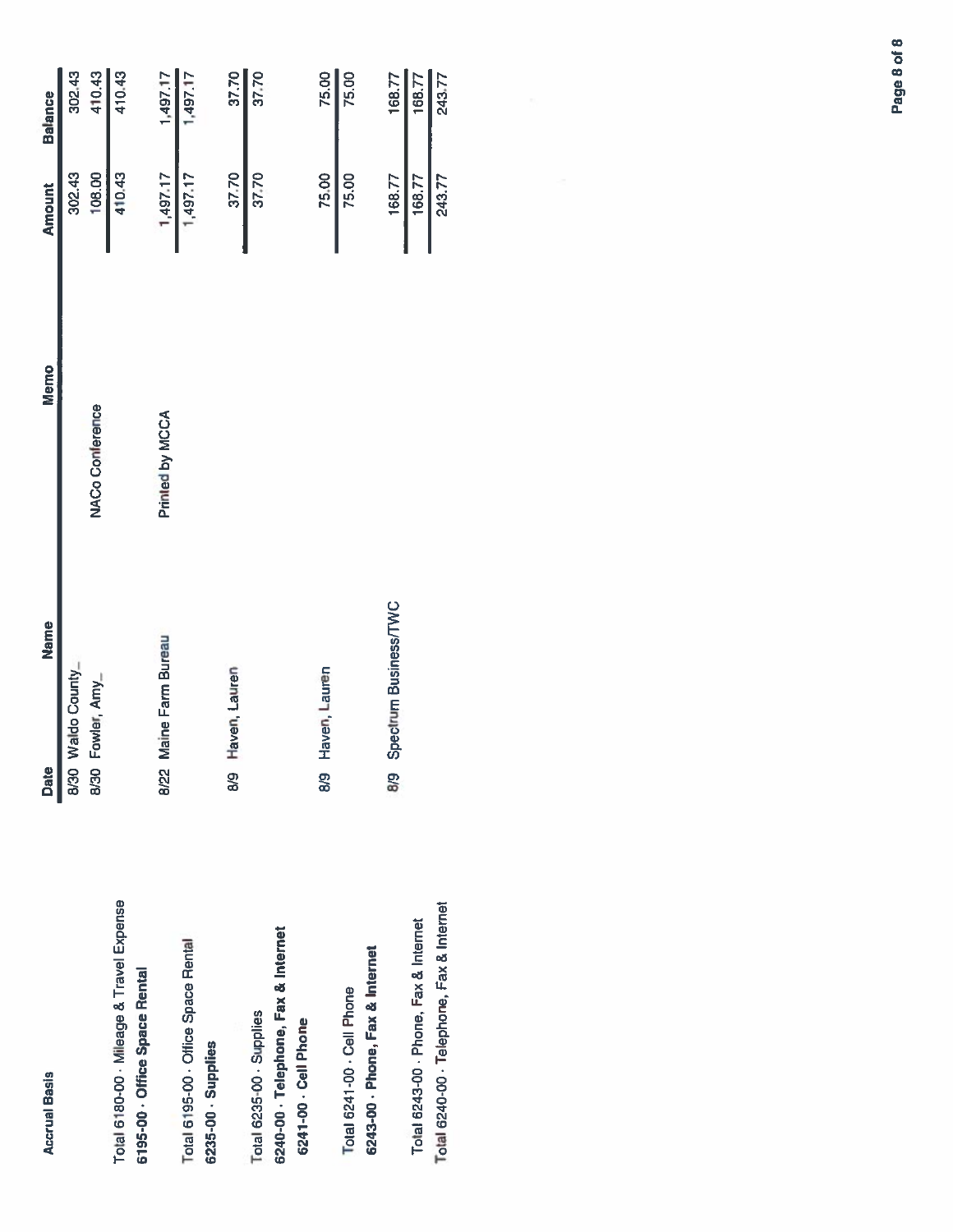# **Maine County Commissioners Association Profit & Loss Prev Year Comparison**

August 2018

|                                           | <b>August</b><br>2018 | <b>August</b><br>2017 | \$ Change   | % Change   |
|-------------------------------------------|-----------------------|-----------------------|-------------|------------|
| Income                                    |                       |                       |             |            |
| 4100-00 - Convention Income               |                       |                       |             |            |
| 4120-00 · Registration                    | 19,577.68             | 13,118.63             | 6,459.05    | 49.24%     |
| 4130-00 - Sponsorship                     | 2,100.00              | 3,276.50              | $-1,176.50$ | $-35.91%$  |
| 4140-00 · Vendor                          | 3,587.50              | 4,187.70              | $-600.20$   | $-14.33%$  |
| Total 4100-00 · Convention Income         | 25,265.18             | 20,582.83             | 4,682.35    | 22.75%     |
| 4400-00 · Other Income                    | 1,243.30              | 191.83                | 1,051.47    | 548.13%    |
| 4810-00 · Interest Earned                 | 5.58                  | 8.83                  | $-3.25$     | $-36.81%$  |
| <b>Total Income</b>                       | 26,514.06             | 20,783.49             | 5,730.57    | 27.57%     |
| Gross Profit                              | 26,514.06             | 20,783.49             | 5,730.57    | 27.57%     |
| <b>Expense</b>                            |                       |                       |             |            |
| 5000-00 · Payroll Expenses                |                       |                       |             |            |
| 5020-00 · Payroll Fees                    | 178.00                | 146.60                | 31.40       | 21.42%     |
| 5030-00 · FICA                            | 919.91                | 730.57                | 189.34      | 25.92%     |
| 5040-00 · MainePERS Contributions         | 713.10                | 255.64                | 457.46      | 178.95%    |
| 5050-00 - Salary-Office Manager           | 4,610.65              | 3,652.00              | 958.65      | 26.25%     |
| 5060-00 - Salary-Executive Director       | 7,600.00              | 6,080.00              | 1,520.00    | 25.0%      |
| Total 5000-00 · Payroll Expenses          | 14,021.66             | 10,864.81             | 3,156.85    | 29.06%     |
| $5100-00$ $\cdot$ Insurance               |                       |                       |             |            |
| 5110-00 - Health Insurance                | 939.79                | 921.36                | 18.43       | 2.0%       |
| 5120-00 · Commercial, Crime, D&O Ins      | 56.87                 | 57.50                 | $-0.63$     | $-1.1%$    |
| Total 5100-00 - Insurance                 | 996.66                | 978.86                | 17.80       | 1.82%      |
| 6040-00 · NACO Expenses                   |                       |                       |             |            |
| 6041-00 · Conferences                     | 1,645.44              | 0.00                  | 1,645.44    | 100.0%     |
| Total 6040-00 - NACO Expenses             | 1,645.44              | 0.00                  | 1,645.44    | 100.0%     |
| 6110-00 - Convention Expense              |                       |                       |             |            |
| 6113-00 - Entertainment/Speakers          | 2,500.00              | 1,225.00              | 1,275.00    | 104.08%    |
| 6114-00 - MCCA Staff Registration Expense | 574.00                | 586.88                | $-12.88$    | $-2.2%$    |
| 6118-00 · Meeting Exp.                    | 1,450.00              | 0.00                  | 1,450.00    | 100.0%     |
| 6121-00 - Supplies                        | 0.00                  | 126.10                | $-126.10$   | $-100.0\%$ |
| 6124-00 · Commissioner Retirement Plaques | 0.00                  | 191.40                | $-191.40$   | $-100.0\%$ |
| Total 6110-00 - Convention Expense        | 4,524.00              | 2,129.38              | 2,394.62    | 112.46%    |
| 6150-00 - Equipment - Office              |                       |                       |             |            |
| $6152-00 \cdot$ IT Services               | 125.00                | 125.00                | 0.00        | 0.0%       |
| 6153-00 - Photocopier Lease               | 288.80                | 281.57                | 7.23        | 2.57%      |
| Total 6150-00 - Equipment - Office        | 413.80                | 406.57                | 7.23        | 1.78%      |
| $6160-00 \cdot \text{Fees}$               | 0.00                  | 0.43                  | $-0.43$     | $-100.0%$  |
| 6170-00 · Meeting Expense                 |                       |                       |             |            |
| 6173-00 - Monthly                         | 312.33                | 315.40                | $-3.07$     | $-0.97%$   |
| 6174-00 - Retreat Meeting                 | 0.00                  | 732.84                | $-732.84$   | $-100.0\%$ |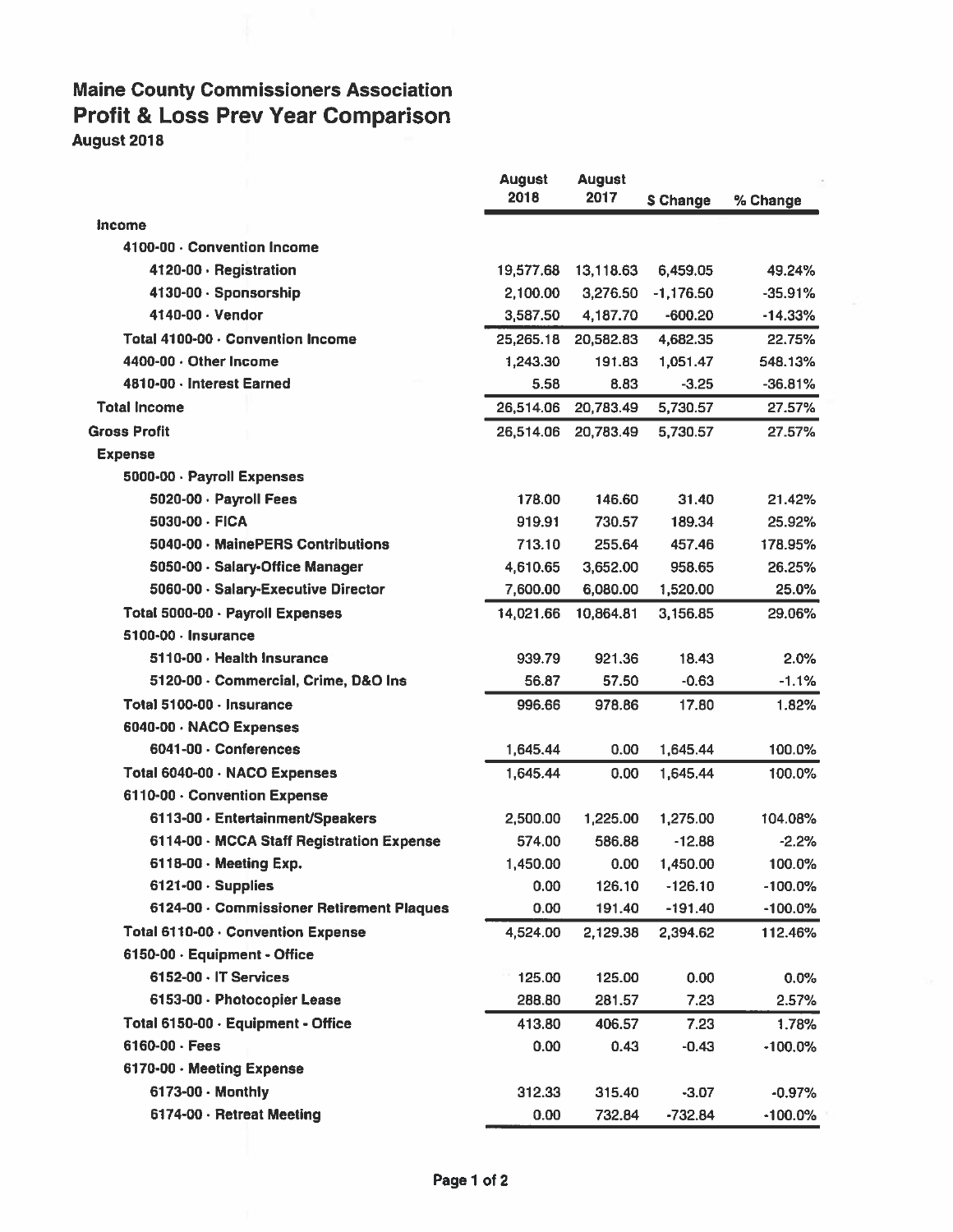|                                         | August<br>2018 | <b>August</b><br>2017 | <b>S</b> Change | % Change   |
|-----------------------------------------|----------------|-----------------------|-----------------|------------|
| Total 6170-00 - Meeting Expense         | 312.33         | 1,048.24              | $-735.91$       | $-70.2%$   |
| 6180-00 - Mileage & Travel Expense      | 410.43         | 0.00                  | 410.43          | 100.0%     |
| 6195-00 - Office Space Rental           | 1,497.17       | 1.497.17              | 0.00            | $0.0\%$    |
| $6235-00 \cdot$ Supplies                | 37.70          | 232.46                | $-194.76$       | $-83.78%$  |
| 6240-00 - Telephone, Fax & Internet     |                |                       |                 |            |
| 6241-00 - Cell Phone                    | 75.00          | 60.03                 | 14.97           | 24.94%     |
| 6243-00 · Phone, Fax & Internet         | 168.77         | 167.12                | 1.65            | 0.99%      |
| Total 6240-00 Telephone, Fax & Internet | 243.77         | 227.15                | 16.62           | 7.32%      |
| 6250-00 - Website                       | 0.00           | 159.00                | $-159.00$       | $-100.0\%$ |
| <b>Total Expense</b>                    | 24,102.96      | 17.544.07             | 6,558.89        | 37.39%     |
| Net Income                              | 2,411.10       | 3,239.42              | $-828.32$       | $-25.57%$  |

 $\mathcal{H}$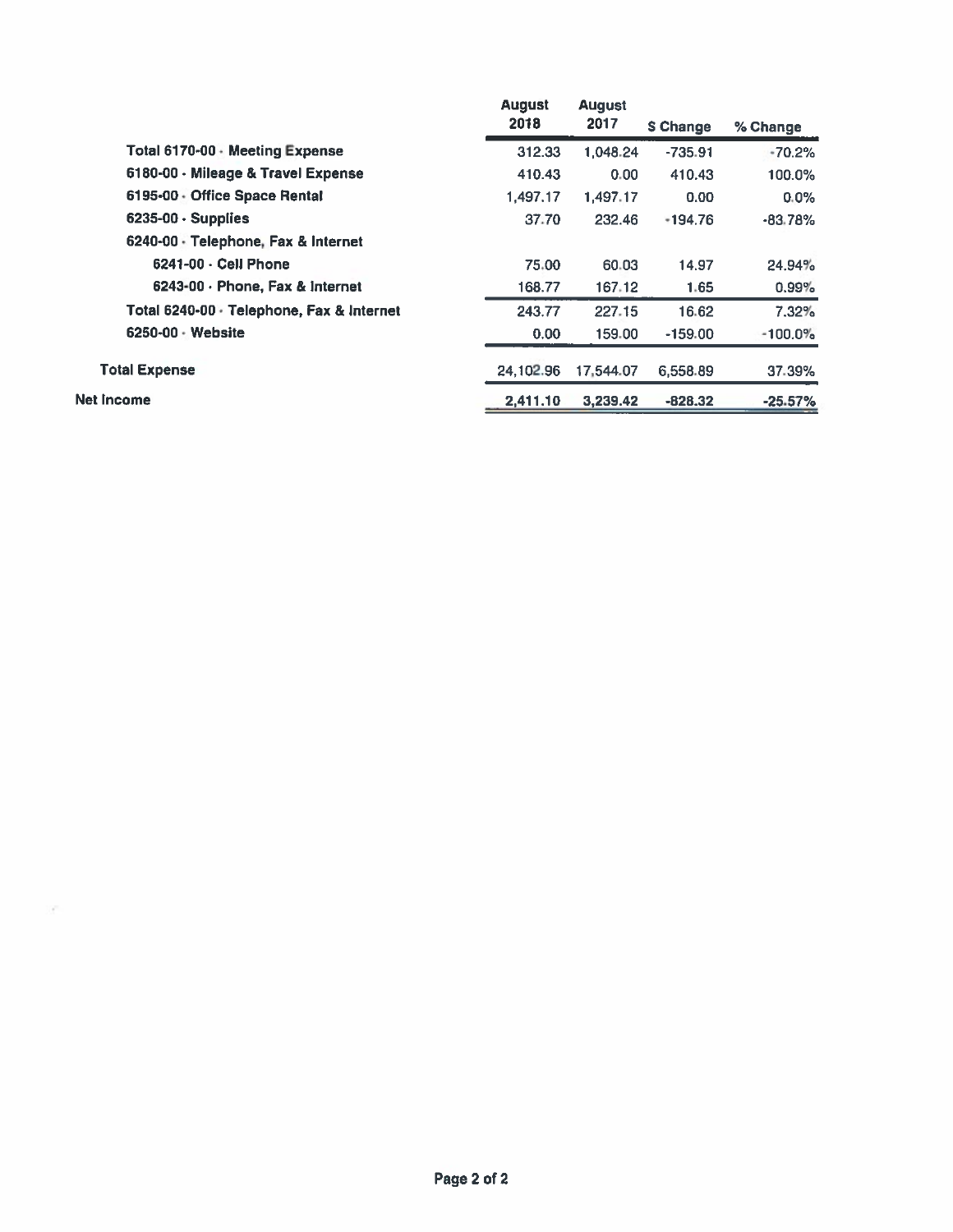**Thomas Coward, President Cumberland County** 

Amy Fowler, Vice President **Waldo County** 

Carol Maines, Secretary-Treasurer **Knox County** 



4 Gabriel Drive, Suite 2 Augusta, ME 04330 207-623-4697 www.mainecounties.org

**Charles Pray Executive Director** 

> Lauren Haven **Office Manager**

## **MAINE COUNTY COMMISSIONERS ASSOCIATION**

# **Convention Planning Committee Meeting Minutes**

MCCA Offices, 4 Gabriel Drive, Augusta Friday, August 17<sup>th</sup> at 10:00 am

1. Introductions

Attendance: Abby Shanor, Barbara Arseneau, Deb Tibbetts, Linda Corliss, Lynn Patten, Owen Smith, Suzanna Gallant and Lauren Haven

2. Convention Schedule

Lauren has heard back from most of the associations regarding meeting at the convention. MSA will meet from 8:00 am until 1:00 pm and may have up to 30 attendees. We will have sign-in sheets for each of the association meetings and educational sessions. It looks like we'll need seven meeting rooms including the HR training, in addition to the room for vendors. At this point we don't have enough completed registration forms to determine which educational sessions will go in which room.

3. Program Cover

The group looked at the three anonymous designs submitted for the convention program cover. After some discussion, the votes were tallied, and the design submitted by Barbara Arseneau was chosen! Thank you, Barb!

4. Attendee Registration Stats

Registrations have started to come in slowly. It's likely that counties are waiting until they accumulate a batch of forms before processing a check. The concern is if folks haven't made reservations at the hotel, they won't get the discounted group rate we negotiated.

5. Attendee Bags

We have the Sunday River and IQS cups left over from 2017. Laura from Keefe Group is sending snack packs for the bags although she won't be able to make the conference. Karon Noyes from Voya is donating sticky note pads. NACo is bringing or sending something and we have the Portland visitor guides.